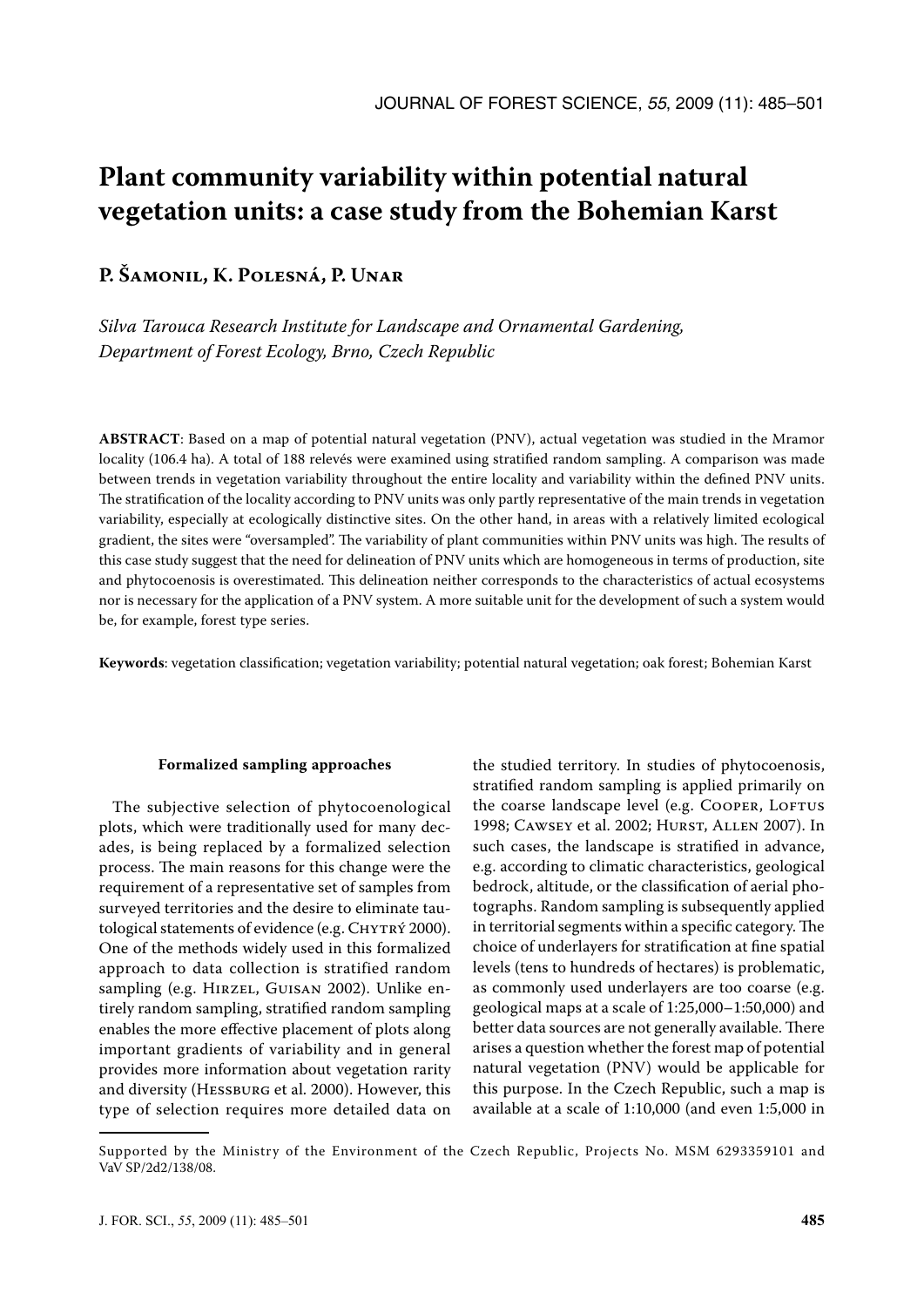national nature reserves) for all forest stands in the country (Anonymous 1971/1976). Other countries could make use of similarly constructed systems for the purposes of stratification (e.g. Pojar et al. 1987; PYATT et al. 2001; SCHWARZ 2005).

### **The potential natural vegetation map**

Research into PNV is currently paid considerable attention (e.g. CHYTRÝ 1998; NEUHÄUSLOVÁ et al. 1998; Zerbe 1998; Buček, Lacina 2002; Ricotta et al. 2002; Bohn et al. 2003). PNV maps are a part of the groundwork for future landscape use planning (e.g. Zelenková 2000) as well as for assessments of the stability and naturalness of contemporary ecosystems (PETŘÍČEK, MÍCHAL 1999). PNV maps exist for all forest stands in the Czech Republic, and were constructed using a Typological System developed by the Forest Management Institute (TSFMI) (Anonymous 1971/1976 – further extended by PLÍVA (1991), MIKESKA and KUSBACH (1999), Průša (2001), Viewegh et al. (2003)). This TSFMI was primarily created for the applied function of landscape classification to be used in future resource planning. While other systems of PNV classification exist (e.g. Neuhäuslová et al. 1998), this study uses the concept of "forest type" (FT) (e.g. Zlatník 1956; Viewegh 1997). The concept behind this classification was defined for the "Central European space", and it assumes that we can distinguish between types of potential natural vegetation – in this case forest types (FT) – based on the differentiation of "permanent" ecological site conditions. This idea is similar to the theory of PNV by Tüxen (1956) (see Kowarik 1987; Zerbe 1998; Chytrý 1998), according to which such vegetation that would be the most competitive for given site conditions is "interpreted" into the landscape. The factors of time and succession are eliminated (cf. Stumpel, Kalkhoven 1978). In the TSFMI classification, FT is a mapping unit of PNV. Unlike other systems that map potential natural vegetation, this system requires uniformity of soil, production and phytocoenosis within a mapping unit. Therefore, a difference in soils, production or phytocoenosis at a specific landscape segment calls for new FT. Subsequently, FTs are aggregated into superstructural units according to their ecological affinity. During this stage, the search for ecological factors which lead to differences in the vegetation composition is of key importance for general modelling of the structure and development of plant communities (e.g. Austin 2002; RICOTTA et al. 2002).

As the future development of the structure of plant communities is not known, units of the PNV

represent selected units of existing vegetation (usually, the vegetation least affected by humans and most stable in time). There are only a few possible methods to verify the correctness of the PNV concept (ZERBE 1998), but the theoretical assumption of the homogeneity of forest types can be verified by analyzing the variability of actual (namely nearnatural) vegetation.

Our objectives in this study are:

- To assess whether the Czech PNV map is useful as groundwork for the stratification of the territory in studying actual vegetation.
- To test whether the variability of actual vegetation contradicts the concept of PNV according to the TSFMI.
- To check whether the FTs delineated in the PNV map are homogeneous in terms of phytocoenosis.

#### **MATERIALS AND METHODS**

#### **Area descriptions**

The Bohemian Karst is a geomorphic part of the Brdy Region (Demek et al. 2006). Mean annual total precipitation is about 500 mm; mean annual temperature is 8–9°C (Tolasz et al. 2007; www.chmu. cz/). There are significant differences between day and night temperatures during the growing season, with maximums of 40°C at a ground level on southern slopes.

The studied area (Mramor) covers 106.4 ha and is situated in the southern part of the Bohemian Karst (Fig. 1). The highest elevations in the territory are the summits of Mramor (472 m a.s.l.) and Šamor (481 m a.s.l.), while the lowest elevations are at an altitude of about 350 m a.s.l. The territory is geologically homogeneous, with bedrock built of Devonian limestones. Ecological conditions vary considerably



Fig. 1. Study area: The Bohemian Karst Protected Landscape Area (in grey) with the studied Mramor locality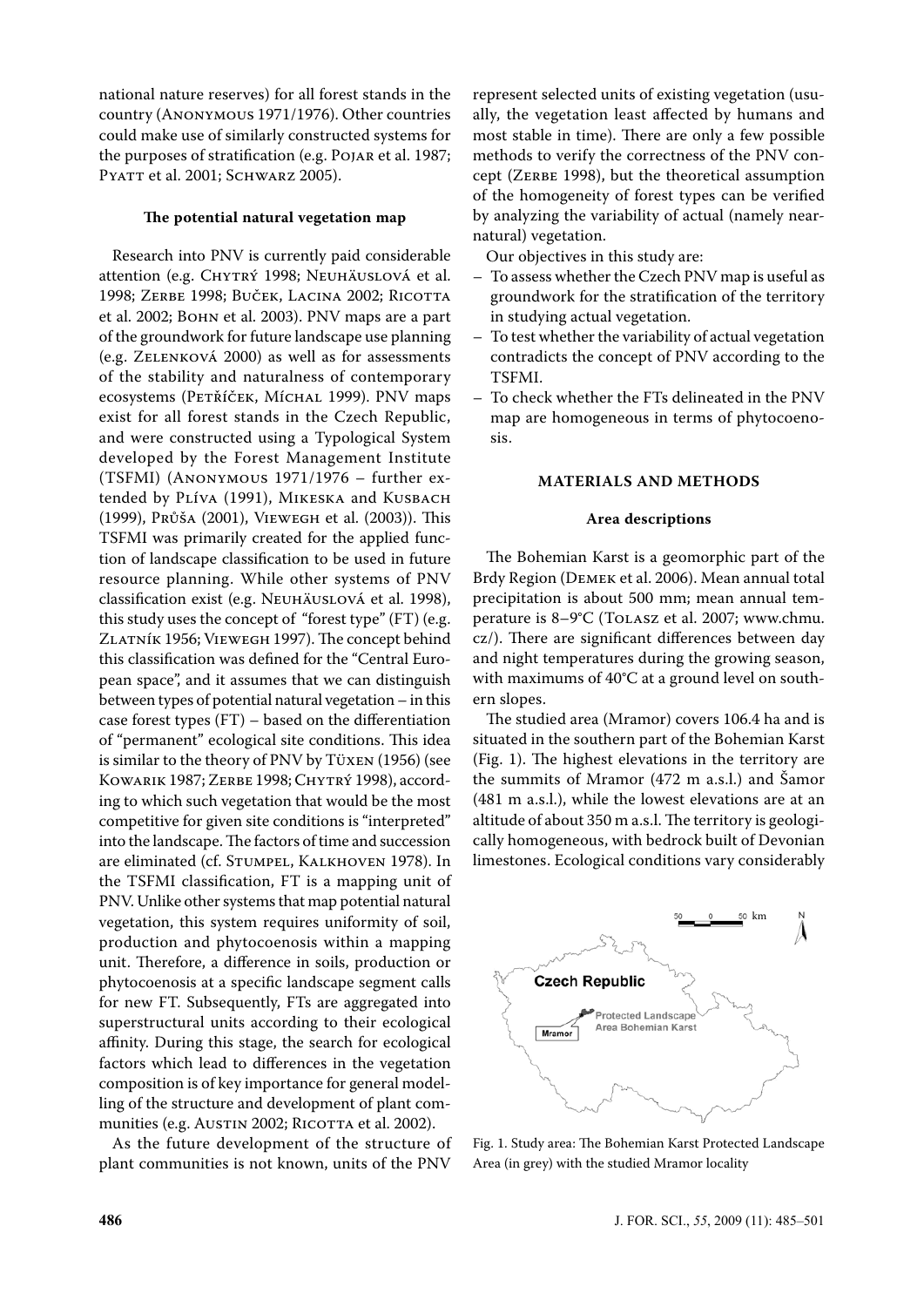

Fig. 2. The map of potential natural vegetation in the Mramor locality (ZELENKOVÁ 2000). Forest types (in alphabetic order): 1A9 – *Aceri-Carpineto-Quercetum lapidosum* on limestones, 1C2 – *Carpineto-Quercetum subxerothermicum* with *Poa nemoralis*, 1W2 – (*Fagi*-) *Carpineto-Quercetum calcarium*, 1X2 – *Corneto-Quercetum* (*xerothermicum*) on Rendzic Leptosols, 1X8 – *Corneto-Quercetum* (*xerothermicum*) on Lithic Leptosols (Rendzic), 2A8 – *Aceri-Fageto-Quercetum lapidosum* on warm slopes, 2A9 – *Aceri-Fageto-Quercetum lapidosum* on shady slopes, 2B9 – *Fageto-Quercetum mesotrophicum* with *Alliaria petiolata*, 2C8 – *Fageto-Quercetum subxerothermicum* on limestones with *Brychypodium pinnatum*, 2D7 – *Fageto-Quercetum acerosum deluvium* on limestones, 2H5 – *Fageto-Quercetum illimerosum mesotrophicum* with *Luzula luzuloides* and *Carex montana*, 2I4 – *Fageto-Quercetum illimerosum acidophilum* with *Melampyrum pratense*, 2W1 – *Fageto-Quercetum calcarium* with *Mercurialis perennis*, 2W3 – *Fageto-Quercetum calcarium* with *Galium odoratum*. The territory is crossed by three roadways

throughout the study area, resulting in a wide range of habitats, from diluvial sites on northern slopes to exposed southern slopes with shallow soils. Soils can be classified as Lithic Leptosols (Rendzic), Rendzic Leptosols (Humic and Eutric), Chromic Cambisols and Chromic Luvisols (ISSS-ISRIC-FAO 1998; Driessen et al. 2001; Michéli et al. 2006). The study area is within Conservation Zone 1 of the Bohemian Karst Protected Landscape Area, and the dominant plant communities are subjected to limited human impact. The map of PNV for the area is shown in Fig. 2 (ZELENKOVÁ 2000). We assume that the quality of PNV mapping achieved in the model territory is at a similar level as in the remaining area of the Czech Republic.

There are historical records of the tree composition in the area. In 1645, forests surrounding the village of Liteň (1 km from the Mramor study site) were described as being composed predominantly of oak, and other historical sources also mention beech, hornbeam and pine (Nožička 1957; Novák, Tlapák 1974). A similar tree species composition was described in both 1711 and 1808; Nožička (1957) and Novák and Tlapák (1974) reported a low proportion of aspen and fir in the following years. In spite of the fact that during the subsequent 150 years, deciduous lowland coppiced (low) forests throughout the Czech Republic were routinely changed to high forests with a large amount of spruce and Scotch pine, the Mramor site was still depicted as coppiced forest on stand maps from 1902. At present, the Mramor forests are dominated by *Quercus petraea* agg., *Tilia cordata*, *Fagus sylvatica* and *Carpinus betulus*, with mixed – sexual and/or asexual – origin. The occurrence of allochthonous tree species (*Robinia pseudacacia, Aesculus hippocastanum, Larix decidua, Picea abies, Quercus cerris*) is minimal.

#### **Field sampling**

Plots for relevés were selected by formalized manner with the use of stratified random sampling (e.g. Hirzel, Guisan 2002). In the first step, the Mramor territory was divided into seven site types (ST), which we obtained by merging the forest types (Ze-LENKOVÁ 2000) according to their ecological affinity. Site types were usually identical with individual edaphic categories of the PNV system, but we made exceptions in well-founded cases (e.g. it is difficult to separate FTs 2B9, 2W1, 2W3 in karst regions – Šamonil 2005, 2007a,b; Šamonil, Viewegh 2005). These ST types were established specifically for this study and are not a part of the PNV system. Some specific forest types (1X2, 1X8, and 2I4; see Fig. 2) were not merged due to their exceptional character. Thus, the site type in these cases was identical to that defined by forest type. Defined forest types were then subjected to random sampling. The entire Mramor territory was covered by a graticule with  $25 \times 25$  m<sup>2</sup>, which were then selected at random to determine relevés. The affiliation of the square centre was decisive in determining the square allocation to a specific ST. If the selected square was in an environment that was significantly anthropogenically modified (e.g. roadside landing, old road), it was replaced by the next chosen square. In site types that were larger than 5% of the total territory area, a total of 32 squares were selected; for other site types 20 squares were selected (Fig. 3).

Phytocoenological plots of  $20 \times 20$  m were delineated in the field, using navigation by a Garmin GPS with an approximate positioning error of 5 m. Vegetation was recorded according to the 11-member classification of abundance and dominance by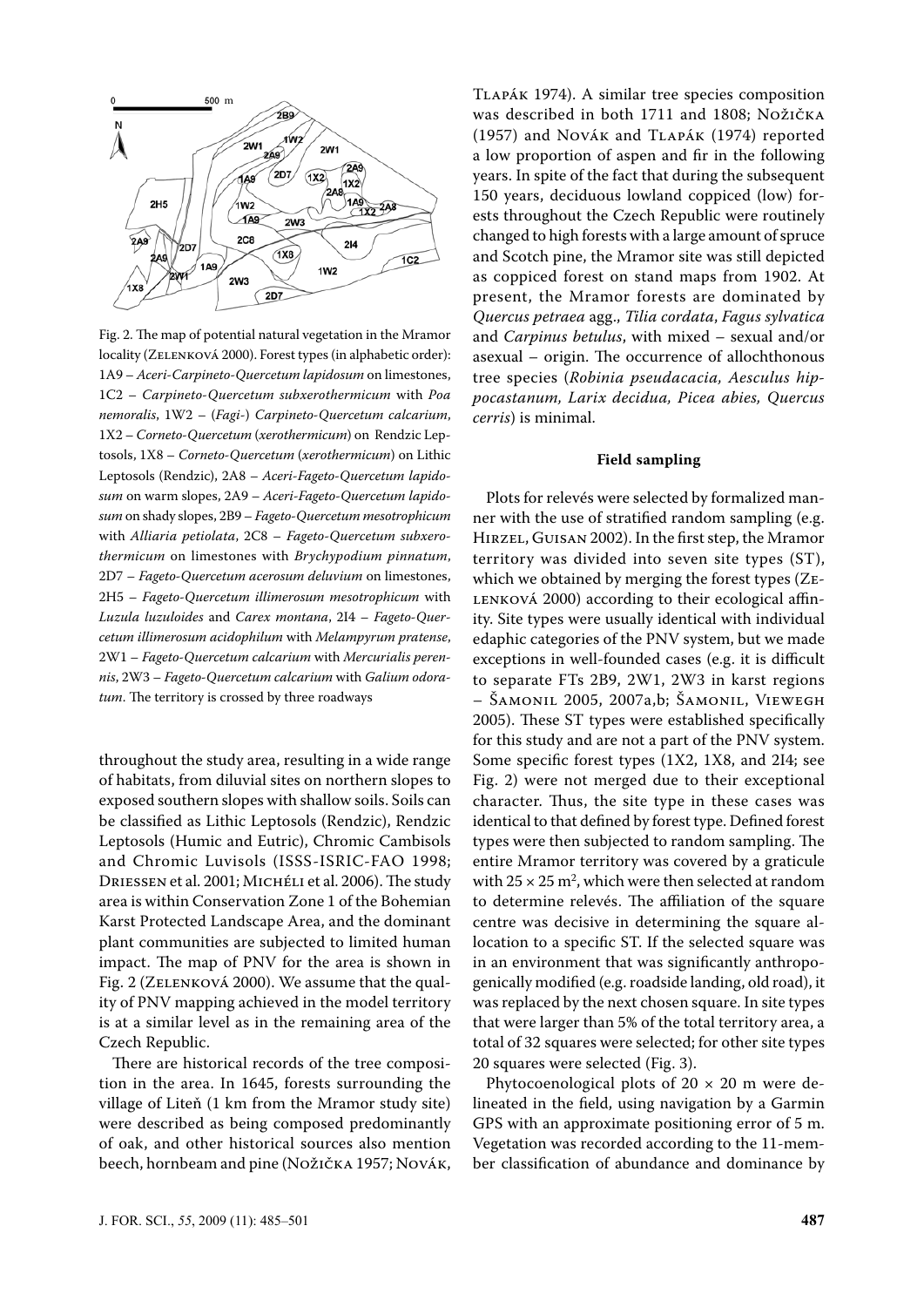

Fig. 3. Site types created through the merging of forest types according to their ecological affinity: A (Forest Types 1A9, 2A8, 2A9), B (2B9, 2W1, 2W3), C (1W2, 1C2, 2C8), D (2D7, 2H5), E (2I4), F (1X2), G (1X8). The territory was covered by a grid at a grain of  $25 \times 25$  m. According to site types, squares were generated by random selection for the creation of relevés (marked with a dot). The territory is divided by three roadways

Zlatník (1953) – a modified Braun-Blanquet classification. Vertical stratification according to ZLATník (1975) was used. A total number of 188 relevés were created in June and July, 2005 and 2006. Only vascular plant taxa were recorded; mosses and lichens were not assessed. The nomenclature followed Kubát et al. (2002).

#### **Data analysis**

Relevés were recorded in the Turboveg for Windows 2.07 a database programme (HENNEKENS, SCHAMINÉE 2001). For subsequent analyses, the tree species layers were merged based on their random overlapping; e.g. the sum of two layers was calculated as  $c_s = c_x + (100 - c_x) \times c_y$ , where  $c_s$  is the resulting overall cover, and  $c_x$  and  $c_y$  are taxon covers in layers *x* and *y* expressed in percent (Tichý, Jason 2006).

In order to study vegetation variability, the entire set of 188 relevés was classified by means of the hierarchic divisive classification TWINSPAN (HILL 1979) (Table 1). Analysis was performed with four levels of the set division. Quantitative characteristics of the occurrence of plant taxa were taken into consideration by adjusting 3 pseudospecies with the limiting values of cover at 0, 5 and 25%. This resulted in the division of the set of relevés into 12 groups, for which fidelity and constancy of plant taxa were calculated. Taxon fidelity, i.e. the concentration of species occurrence in vegetation units, was measured using the phi coefficient (SOKAL, ROHLF 1995; CHYTRÝ et al. 2002). The phi coefficient (*Φ*) of association between species and units is a statistical measure of the association between two categories. This phi coefficient was calculated according to the formula

$$
\Phi = (N \times np - n \times Np) / \sqrt{n \times Np \times (N - n) \times (N - Np)}
$$

where:

- *N* number of relevés in the data set,
- *Np* number of relevés in the target unit (in this case the TWINSPAN category),
- $n$  number of occurrences of the species in the data set,
- *np* number of occurrences of the species in the target unit.

Calculated phi coefficient values range from –1 to 1, but are then multiplied by 100. The highest phi value of 1 (recalculated to 100) is achieved if the species occurs in all relevés of the unit and is absent elsewhere. Calculations were performed and the resulting tables produced in Juice 6.4.55 software (Tichý 2002).

Next, vegetation variability was studied within the defined site types and in the PNV units. The constancy and fidelity of plant taxa were calculated according to the site types (Table 2), identically to the calculation of vegetation characteristics among TWINSPAN categories. The classification of relevés according to the PNV system was then compared with categorization according to TWINSPAN using a contingency table. At the same time, we evaluated how the species composition of individual relevés agrees with their classification according to the PNV system using the Frequency-Positive Fidelity Index (FPFI) (Tichý, Jason 2006). In some cases, the frequency and/or fidelity of plant species indicated a possible reclassification of the relevé to another PNV unit (forest type). We also calculated the successfulness of the PNV classification; user's accuracy and producer's accuracy (e.g. CONGALTON 1991; NILSson 1998; see also ČERNÁ, CHYTRÝ 2005 – sensitivity and positive predictive power) were evaluated for individual forest types.

Detrended correspondence analysis (DCA) was used in order to compare vegetation variability within the entire study area with vegetation vari-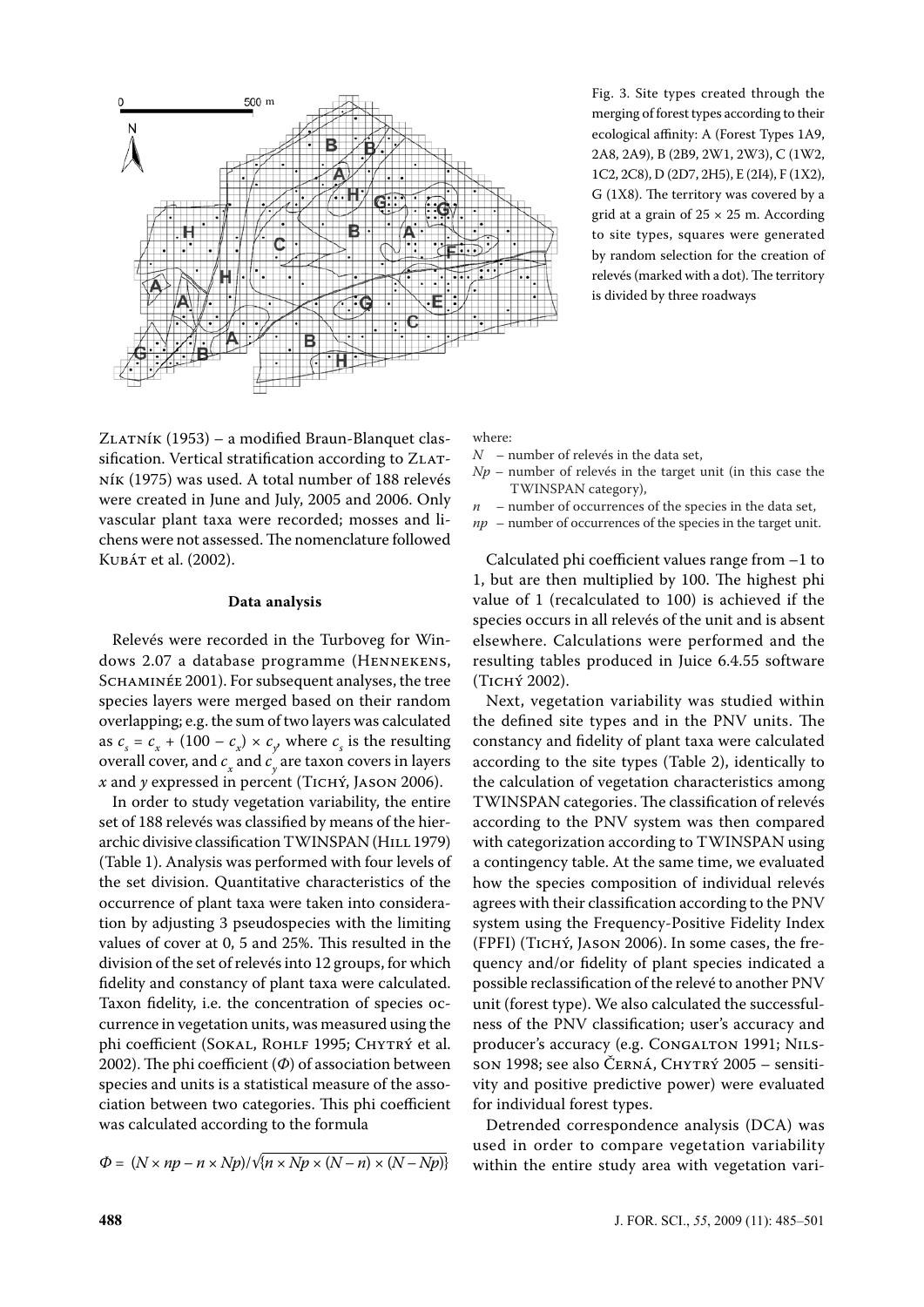Table 1. The synoptic table of 188 relevés from Mramor that were classified by means of the TWINSPAN numerical classification system into 12 classes (Roman numerals). Data for individual taxa are presented in  $A^B$  form, where A is the taxon constancy – frequency of occurrence  $(\%)$ , index  $B$  represents the taxon fidelity (see Materials and Methods). Taxa are arranged by fidelity, classes are arranged by floristic similarity. Values accentuated in the table are fidelity values over 20 (light grey) and higher than 40 (dark grey). Only those taxa whose fidelity to at least one of the TWINSPAN categories is  $\geq 10$  are shown

| <b>TWINSPAN divisions</b>      |                 |                                        |                |     |                |                                    |                            |                                     |                    |            |                            |               |               |                |       |        |       |    |    |                |  |
|--------------------------------|-----------------|----------------------------------------|----------------|-----|----------------|------------------------------------|----------------------------|-------------------------------------|--------------------|------------|----------------------------|---------------|---------------|----------------|-------|--------|-------|----|----|----------------|--|
|                                |                 |                                        |                |     | ----         - |                                    |                            |                                     |                    |            |                            |               |               |                |       |        |       |    |    |                |  |
|                                |                 |                                        | ----           |     |                |                                    |                            |                                     |                    |            |                            | -             |               |                |       |        |       |    |    |                |  |
|                                |                 | -                                      |                |     |                |                                    |                            |                                     |                    |            |                            |               |               |                |       |        |       |    |    |                |  |
| Number of TWINSPAN<br>category | I               | $_{\rm II}$                            | III            |     | IV             |                                    | V                          |                                     | VI                 | VII        |                            | <b>VIII</b>   |               | IX             |       | Χ      |       |    | XI | XII            |  |
| Taxon/Number of relevés        | 3               | 4                                      | $\overline{2}$ |     | $\mathbf{1}$   |                                    | 3                          |                                     | 23                 |            | 20                         | 36            |               | 80             |       | 11     |       |    | 3  | $\overline{2}$ |  |
| Carduus nutans                 | 67 80.4         |                                        |                |     |                |                                    |                            |                                     |                    |            |                            |               |               |                |       |        |       |    |    |                |  |
| Echium vulgare                 | 80.4<br>67      |                                        |                |     |                |                                    |                            |                                     |                    |            |                            |               |               |                |       |        |       |    |    |                |  |
| Scabiosa ochroleuca            | 100 79.8        |                                        | 50             |     |                |                                    |                            |                                     |                    |            |                            |               |               |                |       |        |       |    |    |                |  |
| Campanula rotundifolia         |                 | $67^{67.0}$ 25 $-$                     |                |     |                |                                    |                            |                                     |                    |            |                            |               |               |                |       |        |       |    |    |                |  |
| Plantago media ssp. longifolia | 67 67.0 25      |                                        |                |     |                |                                    |                            |                                     |                    |            |                            |               |               |                |       |        |       |    |    |                |  |
| Dianthus carthusianorum        | $100^{62.8}$ 25 |                                        |                | 777 | $100 -$        |                                    |                            |                                     |                    |            |                            |               |               |                |       |        |       |    |    |                |  |
| Trifolium arvense              | 67 58.0         |                                        | $50 -$         |     |                |                                    |                            |                                     |                    |            |                            |               |               |                |       |        |       |    |    |                |  |
| Sanguisorba minor              |                 | $100^{54.2}$ 25 $\cdots$               |                |     | $50 - 100 -$   |                                    |                            | 9                                   |                    |            |                            |               |               |                |       |        |       |    |    |                |  |
| Prunus avium                   |                 | $33 - 100^{45.4} 100 - 1$              |                |     |                |                                    |                            | $\sim$                              | $9 -$              | $20 -$     |                            | $11\,$ $^{-}$ |               |                | $9 -$ | $18 -$ |       | 67 |    |                |  |
| Fraxinus excelsior             |                 | $33 - 100 + 5.11 + 100 - 100$          |                |     |                |                                    | $\sim$                     |                                     | $\ddotsc$          |            | $\sim$                     | $17 -$        |               |                | $2 -$ | $18 -$ |       |    |    |                |  |
| Poa angustifolia               |                 | $100 - 100 + 100 - 50 - 100 -$         |                |     |                |                                    | $\mathcal{L}^{\text{max}}$ |                                     | $17\,$ $^{-1}$     | $45$ $6.3$ |                            |               | $8 -$         |                |       |        |       |    |    |                |  |
| Prunus spinosa                 |                 | $67$ $-$ 100 $^{39.4}$ 100 $-$ 100 $-$ |                |     |                |                                    | $33 -$                     |                                     | $26 -$             |            | $5 -$                      | 3             |               |                |       | 9      |       |    |    |                |  |
| Galium glaucum                 |                 | $100 - 100$ 39.4 $100 - 100$ -         |                |     |                |                                    |                            |                                     | $35 -$             |            |                            | 8             |               |                |       |        |       |    |    |                |  |
| Agrimonia eupatoria            |                 | 33 $-$ 75 $39.2$ 50 $-$ 100 $-$        |                |     |                |                                    | $\ddot{\phantom{0}}$       |                                     |                    |            |                            |               |               |                |       |        |       |    |    |                |  |
| Hypericum perforatum           |                 | $100 - 100$ 33.8 $100 - 100$ $-$       |                |     |                |                                    | $67 -$                     |                                     | $39 -$             |            |                            | $25 -$        |               |                |       |        |       |    |    |                |  |
| Melica transsilvanica          |                 |                                        |                |     |                | $\ddot{\phantom{0}}$               | 67 77.6                    |                                     | $4 -$              |            |                            |               |               |                |       |        |       |    |    |                |  |
| Vincetoxicum hirundinaria      |                 |                                        |                |     |                |                                    | $\ddotsc$                  |                                     | 57 69.3            |            | $\cdots$                   | 3             |               | 4              |       |        |       |    |    |                |  |
| Anthericum ramosum             |                 |                                        |                |     |                |                                    | $33$ –                     |                                     | 83 69.1            |            | $5 -$                      |               | $8 -$         | $\mathbf{2}^-$ |       |        |       |    |    |                |  |
| Betonica officinalis           |                 |                                        |                |     |                |                                    | $\sim$                     |                                     | 70 68.0            | $10 -$     |                            |               | $8 -$         |                |       | 9      |       |    |    |                |  |
| Bupleurum falcatum             |                 |                                        |                |     |                | $-$ 67 $-$ 83 $54.6$ 30 $-$ 14 $-$ |                            |                                     |                    |            |                            |               |               |                |       |        |       |    |    |                |  |
| Hierochloe australis           |                 |                                        |                |     |                |                                    |                            | $-$ 43 $54.1$ 15 $-$                |                    |            |                            |               |               |                |       |        |       |    |    |                |  |
| Polygonatum odoratum           |                 |                                        |                |     |                | $\sim$                             |                            | $33 - 70$ <sup>51.6</sup> $25 - 11$ |                    |            |                            |               |               |                | $4 -$ |        | $9 -$ |    |    |                |  |
| Cotoneaster integerrimus       |                 |                                        |                |     |                |                                    |                            | eee i                               | $22^{45.1}$        |            |                            |               |               |                |       |        |       |    |    |                |  |
| Asperula tinctoria             |                 |                                        |                |     |                |                                    |                            | $33 - 43$ <sup>43.9</sup>           |                    | $5 -$      |                            |               |               |                |       |        |       |    |    |                |  |
| Melica nutans                  |                 |                                        |                |     |                |                                    |                            | $\cdot$ - 65 43.6 25 - 36 - 29 -    |                    |            |                            |               |               |                |       | 18     |       |    |    |                |  |
| Cornus mas                     |                 |                                        |                |     |                |                                    |                            | $-22^{41.0}$                        |                    |            |                            |               |               |                |       |        |       |    |    |                |  |
| Ligustrum vulgare              |                 |                                        |                |     |                |                                    |                            | $-17^{40.2}$                        |                    |            | $\mathcal{L}^{\text{max}}$ |               |               |                |       |        |       |    |    |                |  |
| Campanula persicifolia         |                 |                                        |                |     |                |                                    | ÷÷÷                        |                                     | $35^{40.0}$ 20 $-$ |            |                            |               |               |                |       |        |       |    |    |                |  |
| Bupleurum longifolium          |                 |                                        |                |     |                | $\sim$                             | $\sim$ $\sim$ $\sim$       |                                     | 17 38.6            |            | $\sim$ 100 $\pm$           |               | $\sim$ $\sim$ |                | $1 -$ |        |       |    |    |                |  |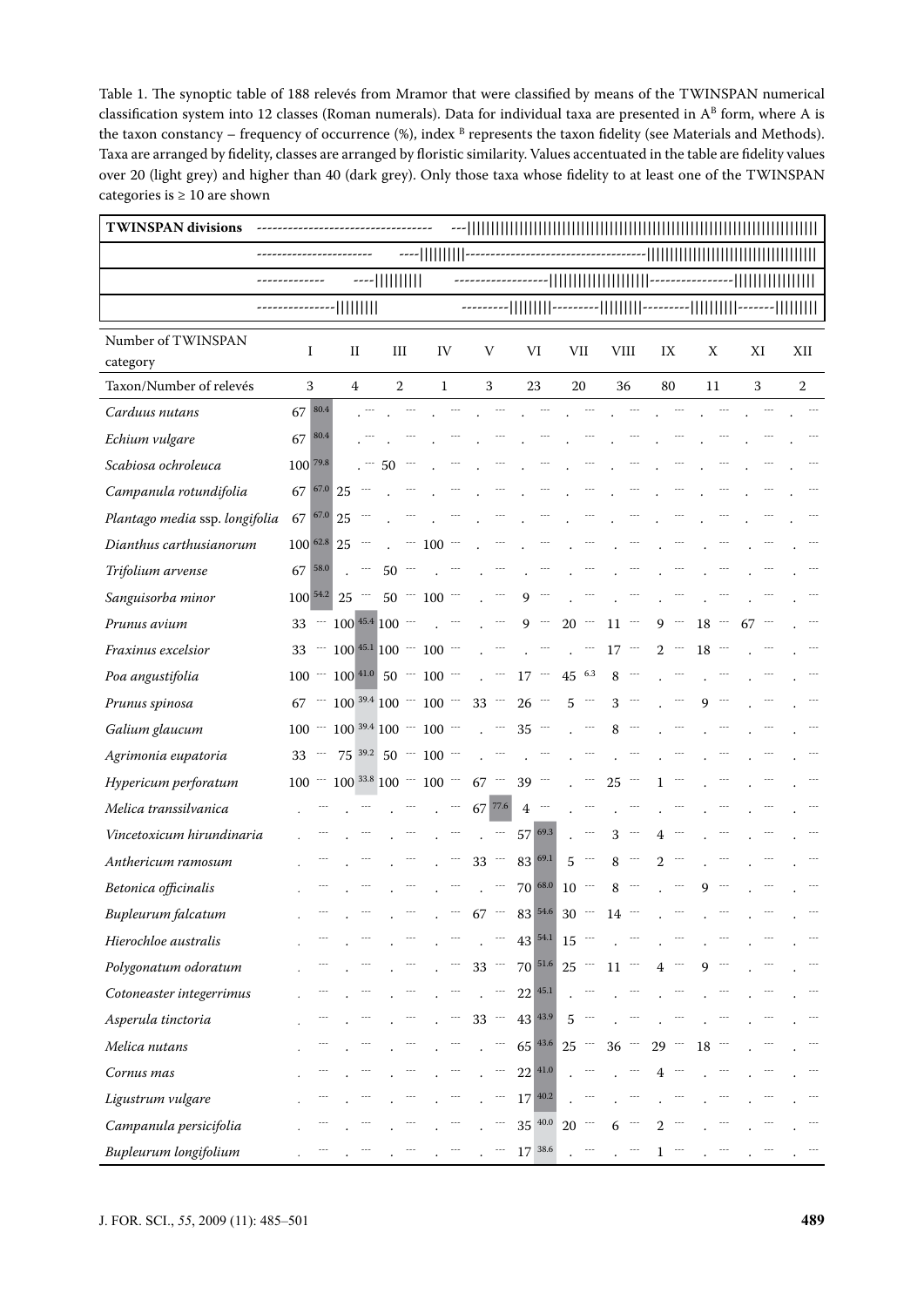# Table 1 to be continued

| Number of TWINSPAN      | I                         |           | П      | III            |               | IV                 |                          | V                   |                            | VI           |                            | VII                                                                      |                             | VIII                                                                                                                          |                            | IX                        |                             | Χ                        |                             | ΧI                                    | ХII                  |  |
|-------------------------|---------------------------|-----------|--------|----------------|---------------|--------------------|--------------------------|---------------------|----------------------------|--------------|----------------------------|--------------------------------------------------------------------------|-----------------------------|-------------------------------------------------------------------------------------------------------------------------------|----------------------------|---------------------------|-----------------------------|--------------------------|-----------------------------|---------------------------------------|----------------------|--|
| category                |                           |           |        |                |               |                    |                          |                     |                            |              |                            |                                                                          |                             |                                                                                                                               |                            |                           |                             |                          |                             |                                       |                      |  |
| Taxon/Number of relevés | 3                         |           | 4      | $\overline{2}$ |               | $\mathbf{1}$       |                          | 3                   |                            | 23           |                            | 20                                                                       |                             | 36                                                                                                                            |                            | 80                        |                             | 11                       |                             | 3                                     | 2                    |  |
| Primula veris           |                           | $\ddotsc$ | $50 -$ |                | $\sim$ $\sim$ |                    |                          | $67 -$              |                            |              |                            | $74^{38.3}$ 10 $-$ 47 $-$                                                |                             |                                                                                                                               |                            | $11 -$                    |                             |                          | $\mathbb{R}^{\mathbb{Z}^2}$ |                                       |                      |  |
| Carex muricata agg.     |                           |           |        |                |               |                    |                          |                     | $\mathcal{L}^{\text{max}}$ |              | 30 36.8                    | $5 -$                                                                    |                             | $19 -$                                                                                                                        |                            |                           | $1 -$                       |                          |                             |                                       |                      |  |
| Viola mirabilis         |                           |           |        |                |               |                    |                          | $33 -$              |                            | 43 34.9      |                            | $5 -$                                                                    |                             | $22 -$                                                                                                                        |                            | $\mathbf{1}$              | $\rightarrow$ $\rightarrow$ | 9                        |                             |                                       |                      |  |
| Brachypodium pinnatum   |                           |           |        |                |               | $-$ 100 $-$ 67 $-$ |                          |                     |                            |              |                            | $83^{34.0}$ 45 $\cdots$                                                  |                             | $28 -$                                                                                                                        |                            |                           | $9 -$                       | $36 -$                   |                             |                                       |                      |  |
| Euphorbia cyparissias   |                           |           |        |                |               |                    |                          | $\cdot$ $-$ 100 $-$ |                            |              |                            | $61^{33.6}$ 40 $-$                                                       |                             | $14 -$                                                                                                                        |                            |                           | $1 -$                       |                          |                             |                                       |                      |  |
| Alliaria petiolata      |                           |           |        |                |               | $100 - 67 -$       |                          |                     |                            | 96 31.4      |                            | $\mathcal{L}^{\text{max}}$                                               |                             | $17 -$                                                                                                                        |                            | $26 -$                    |                             | $73 -$                   |                             | 100                                   | 50                   |  |
| Hylotelephium maximum   |                           |           |        |                |               |                    |                          | $33 -$              |                            | 22 22.0      |                            |                                                                          |                             | $\mathcal{L}$ and $\mathcal{L}$                                                                                               |                            |                           | $\ddotsc$                   | $9 -$                    |                             |                                       |                      |  |
| Anemone nemorosa        |                           |           |        |                |               |                    |                          |                     |                            | $\mathbf{r}$ | $\sim$ $\sim$              | 70 61.6                                                                  |                             | $6 -$                                                                                                                         |                            | $31 -$                    |                             | 9                        |                             |                                       |                      |  |
| Trifolium alpestre      |                           |           |        |                |               |                    |                          |                     | $\mathcal{L}^{\text{max}}$ |              |                            | $13 \sim 35 \vert 47.7 \vert$                                            |                             |                                                                                                                               |                            |                           |                             |                          |                             |                                       |                      |  |
| Veronica chamaedrys     |                           |           |        |                |               |                    |                          |                     | ---                        |              | $9 -$                      | $35^{46.2}$                                                              |                             | $6 -$                                                                                                                         |                            | $\mathbf{1}$              | $\sim$ $\sim$               |                          |                             |                                       |                      |  |
| Carex montana           |                           |           |        |                |               |                    |                          |                     | $\cdot$ $-$                |              |                            | $17 - 40$ <sup>43.1</sup>                                                |                             | $11 -$                                                                                                                        |                            | 4                         | $\sim$ $\sim$ $\sim$        |                          |                             |                                       |                      |  |
| Sorbus torminalis       |                           |           |        |                |               |                    |                          |                     | $\sim$                     | $43 -$       |                            | 70 42.0                                                                  |                             | $47 -$                                                                                                                        |                            | $29 -$                    |                             | 18                       |                             |                                       |                      |  |
| Viola riviniana         |                           |           |        |                |               |                    |                          | $33 -$              |                            | $17 -$       |                            | $10 - 67$ 32.1 54 $-$                                                    |                             |                                                                                                                               |                            |                           |                             | $36 -$                   |                             |                                       | 50.                  |  |
| Poa nemoralis           |                           |           | $25 -$ |                |               | $. -100 - 67 -$    |                          |                     |                            |              |                            | $83 - 70 -$                                                              |                             |                                                                                                                               |                            | $92^{26.0}$ 69 $-$        |                             | $45 -$                   |                             | $33 -$                                |                      |  |
| Astragalus glycyphyllos | 33                        |           | $50 -$ |                |               |                    |                          | 33                  |                            | $39 -$       |                            | $50 -$                                                                   |                             | $50^{20.4}$                                                                                                                   |                            | 8                         | $\sim$                      |                          |                             |                                       |                      |  |
| Convallaria majalis     |                           |           |        |                |               |                    |                          |                     | $\sim$                     | $\mathbf{r}$ | $\sim$                     | $\mathbf{r}$                                                             | $\sim$                      | $\mathbf{3}$                                                                                                                  | $\sim$                     |                           | 19 38.5                     |                          | $\rightarrow$               |                                       |                      |  |
| Galium sylvaticum       |                           |           |        |                |               |                    |                          |                     |                            | $17 -$       |                            | $5 -$                                                                    |                             | $17$ $-$                                                                                                                      |                            |                           | $45^{35.1}$                 | $36 -$                   |                             |                                       |                      |  |
| Tilia cordata           |                           |           | $25 -$ |                |               |                    |                          | $\mathbf{r}$        | $\ddot{\phantom{a}}$       | $52 -$       |                            | $\mathcal{L}^{\text{max}}$                                               |                             | $36 -$                                                                                                                        |                            |                           | 75 34.5                     | $82 -$                   |                             | $33 -$                                |                      |  |
| Luzula luzuloides       |                           |           |        |                |               |                    |                          |                     |                            |              | $\mathcal{L}^{\text{max}}$ | $15 -$                                                                   |                             |                                                                                                                               |                            | $31 - 35$ <sup>34.1</sup> |                             |                          |                             |                                       |                      |  |
| Melampyrum pratense     |                           |           |        |                |               |                    |                          |                     |                            |              | $9 -$                      |                                                                          | $\sim$                      | $28 -$                                                                                                                        |                            |                           | 31 33.5                     |                          |                             |                                       |                      |  |
| Pulmonaria obscura      |                           |           |        |                |               |                    |                          |                     | $\rightarrow$              |              |                            | $30 - 10 -$                                                              |                             | 44                                                                                                                            |                            |                           |                             | $70^{31.9}$ 73 $-$       |                             | 67                                    |                      |  |
| Fagus sylvatica         |                           |           |        |                |               |                    |                          |                     | $\sim$                     | $13 -$       |                            | $35 -$                                                                   |                             | $33 -$                                                                                                                        |                            | $62^{30.9}$ 73 $-$        |                             |                          |                             | $33 -$                                |                      |  |
| Hepatica nobilis        |                           |           |        |                |               |                    |                          | $67 -$              |                            |              |                            | $83 - 65 -$                                                              |                             | $78$ $-$                                                                                                                      |                            |                           |                             | $90^{27.3}$ 91 $\cdots$  |                             | $67 -$                                |                      |  |
| Lilium martagon         |                           |           |        |                |               |                    |                          | $\sim$ $^{-1}$      |                            |              | $\sim$ $\sim$ $\sim$       |                                                                          |                             | $\cdot$ - 14 - 41 $^{25.0}$ 36 - 67 -                                                                                         |                            |                           |                             |                          |                             |                                       |                      |  |
| Galium odoratum         |                           |           |        |                |               |                    |                          |                     |                            |              |                            | . -- 100 -- 87 -- 100 -- 100 -- 100 <sup>21.8</sup> 100 -- 100 -- 100 -- |                             |                                                                                                                               |                            |                           |                             |                          |                             |                                       |                      |  |
| Stellaria holostea      |                           |           |        |                |               |                    |                          | $-33 - 43 -$        |                            |              |                            |                                                                          |                             | $5 - 19 - 50^{20.6}$ 27 - 33 -                                                                                                |                            |                           |                             |                          |                             |                                       |                      |  |
| Corydalis cava          |                           |           |        |                |               |                    |                          |                     | $\mathcal{C}^{\text{max}}$ |              | $4 -$                      |                                                                          |                             | $\frac{1}{2}$ - $\frac{1}{2}$ - $\frac{1}{2}$ - $\frac{1}{2}$ - $\frac{1}{2}$ - $\frac{1}{2}$ - $\frac{1}{2}$ - $\frac{1}{2}$ |                            |                           |                             |                          |                             |                                       |                      |  |
| Dentaria enneaphyllos   |                           |           |        |                |               |                    |                          |                     |                            |              |                            |                                                                          |                             |                                                                                                                               | $\sim$                     |                           |                             | $1 - 27$ <sup>49.3</sup> |                             |                                       |                      |  |
| Polygonatum multiflorum |                           |           |        |                |               |                    |                          |                     | $\overline{\phantom{a}}$   |              | $\mathcal{P}^{\text{max}}$ | $\mathcal{L}^{(1)}$                                                      |                             |                                                                                                                               |                            |                           |                             |                          |                             | $6 - 15 - 55$ 47.9 33 -               |                      |  |
| Acer pseudoplatanus     |                           |           |        |                |               |                    | m,                       |                     |                            | $67 - 1 -$   |                            |                                                                          |                             | $5 - 11 - 20 - 100$ 47.5 33 -                                                                                                 |                            |                           |                             |                          |                             |                                       |                      |  |
| Ulmus glabra            |                           |           |        |                |               |                    | $\overline{\phantom{a}}$ | $33 -$              |                            | $4 -$        |                            |                                                                          | $\overline{\phantom{a}}$    |                                                                                                                               | m.                         |                           |                             | $2 - 36^{37.0}$          |                             |                                       |                      |  |
| Actaea spicata          |                           |           |        |                |               |                    |                          |                     | 77                         |              | $9 -$                      |                                                                          | $\overline{\phantom{a}}$    |                                                                                                                               |                            |                           |                             |                          |                             | $3 - 12 - 55^{33.6}100 -$             |                      |  |
| Sambucus nigra          |                           |           |        |                |               |                    |                          |                     |                            |              |                            |                                                                          |                             |                                                                                                                               |                            |                           |                             | $45^{30.8}$              |                             |                                       | $\therefore$ - 100 - |  |
| Geranium robertianum    |                           |           |        |                |               | $-100 - 100 -$     |                          |                     |                            | $26 -$       |                            |                                                                          | $\mathbb{R}^{n \times m}$ . | $3 -$                                                                                                                         |                            |                           |                             |                          |                             | $5 - 73^{21.5}100 - 50$               |                      |  |
| Picea abies             |                           |           |        |                |               |                    |                          |                     |                            |              |                            |                                                                          | т.                          | $6 -$                                                                                                                         |                            |                           | $1 - \cdots$                |                          |                             | $\sim$ 100 <sup>66.1</sup> 100 $\sim$ |                      |  |
| Urtica dioica           |                           |           |        |                |               |                    |                          |                     |                            |              | $\overline{\phantom{a}}$   |                                                                          | $\overline{\phantom{a}}$    |                                                                                                                               | $\mathcal{L}^{\text{max}}$ |                           | $4 -$                       |                          |                             | $36 - 100^{59.6} 100 -$               |                      |  |
| Convolvulus arvensis    | $100^{62.8}$ 75 $43.5$ 50 |           |        |                |               |                    |                          |                     |                            |              |                            |                                                                          |                             |                                                                                                                               |                            |                           |                             |                          |                             |                                       |                      |  |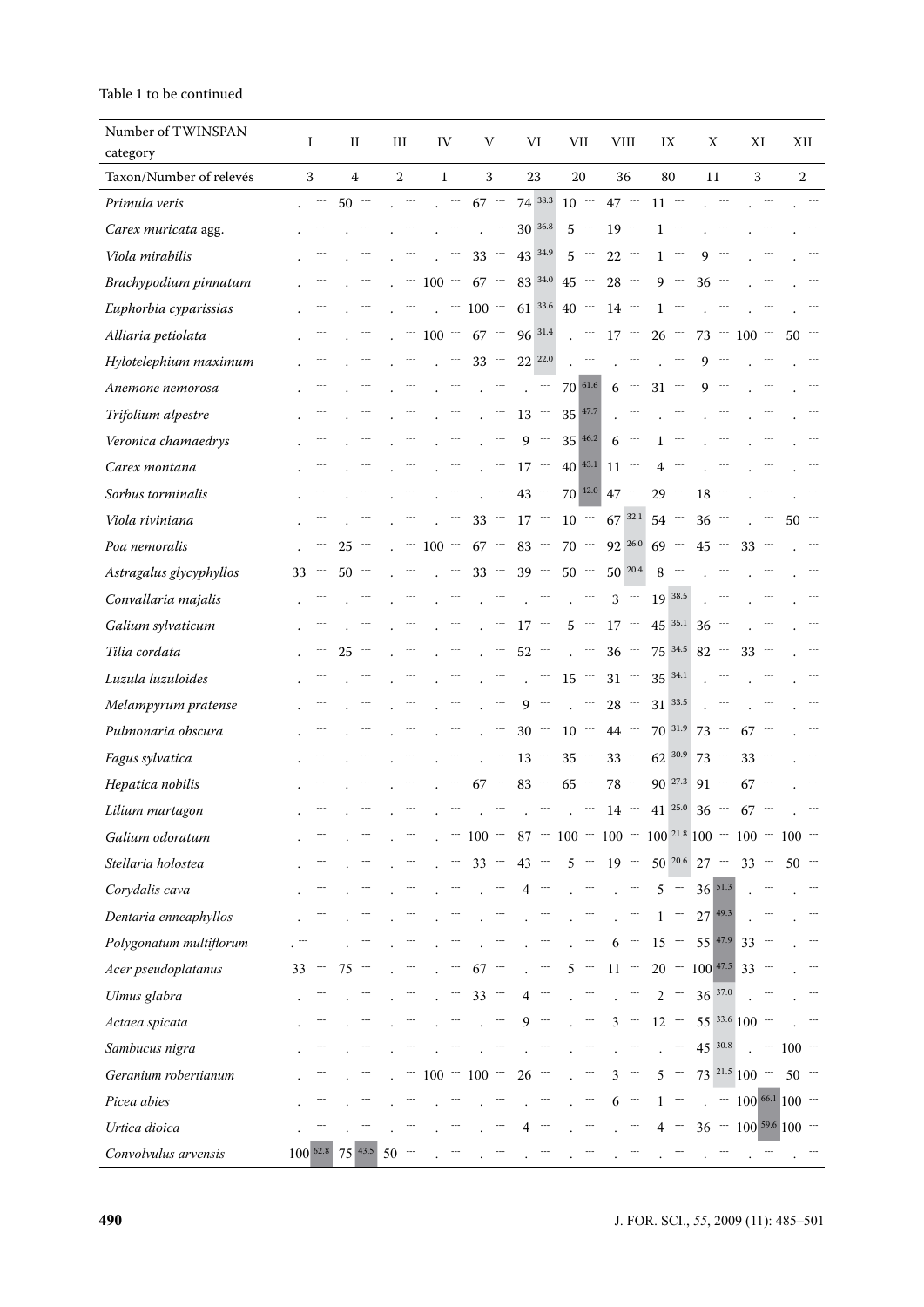#### Table 1 to be continued

| Number of TWINSPAN                 | Ι       | $_{\rm II}$                             | III    | IV                       | V                                                  | VI          | VII                         | <b>VIII</b> | IX                       | X                              | XI     | XII    |
|------------------------------------|---------|-----------------------------------------|--------|--------------------------|----------------------------------------------------|-------------|-----------------------------|-------------|--------------------------|--------------------------------|--------|--------|
| category                           |         |                                         |        |                          |                                                    |             |                             |             |                          |                                |        |        |
| Taxon/Number of relevés            | 3       | 4                                       | 2      | $\mathbf{1}$             | 3                                                  | 23          | 20                          | 36          | 80                       | 11                             | 3      | 2      |
| Eryngium campestre                 |         | $100^{55.3}$ 75 37.4                    |        | $\sim$ - 100 -           |                                                    |             |                             |             |                          |                                |        |        |
| Festuca rupicola                   |         | $100^{42.4}$ $100^{42.4}$ $100 - 100 -$ |        |                          |                                                    |             |                             | 3           |                          |                                |        |        |
| Arrhenatherum elatius              |         | $100^{42.4}$ $100^{42.4}$ $100 - 100 -$ |        |                          |                                                    |             |                             | 3           |                          |                                |        |        |
| Achillea millefolium agg.          |         | $100^{39.5}$ $100^{39.5}$ $100 - 100 -$ |        |                          |                                                    | $\sim$<br>4 | 35<br>$\sim$                | 3           |                          |                                |        |        |
| Fragaria viridis                   |         | $100^{39.4}$ $100^{39.4}$ $100 - 100 -$ |        |                          | $33 -$                                             | $4 -$       | 5                           |             |                          |                                |        |        |
| Securigera varia                   |         | $100^{38.9}$ $100^{38.9}$ $100 - 100 -$ |        |                          | $33 -$                                             | $17 -$      |                             |             |                          |                                |        |        |
| Sorbus aria                        |         |                                         |        |                          | $\cdot$ - 100 82.2 35 21.4                         |             | $5 -$                       |             | 2                        |                                |        |        |
| Pyrethrum corymbosum               |         |                                         |        | $\overline{\phantom{a}}$ |                                                    |             | $33 - 91$ 46.9 85 42.5 58 - |             | $25 -$                   |                                |        |        |
| Silene nutans                      |         |                                         |        |                          | $-$ 39 33.8 40 34.7 11 -                           |             |                             |             | $\sim$                   | 9<br>$\overline{\phantom{a}}$  |        |        |
| Clinopodium vulgare                | 67      | 50<br>$\overline{\phantom{a}}$          | $50 -$ |                          | $\cdot$ - 100 - 83 28.6 70 20.8 22 -               |             |                             |             |                          |                                |        |        |
| Fragaria vesca                     |         |                                         |        |                          | $100 - 67 - 91$ 27.7 65                            |             |                             | 89 26.2 41  | $\hspace{0.05cm} \cdots$ | 27<br>$\overline{\phantom{a}}$ | $67 -$ |        |
| Asarum europaeum                   |         |                                         |        |                          | a provincia de la contrata della con-              |             | $\mathcal{L}^{\text{max}}$  |             |                          | $3 - 51^{25.7} 82^{49.6} 33 -$ |        | $50 -$ |
| Acer campestre                     | 67      | $100 -$                                 |        |                          | $50 - 100 - 100 - 96 - 75 - 97$ 19.3 59 -          |             |                             |             |                          | 64<br>$\hspace{0.05cm} \cdots$ |        |        |
| Rosa species                       |         |                                         |        |                          | $100 - 100 - 100 - 100 - 33 - 74$ 16.3 10 -        |             |                             | $39 -$      | 8                        |                                |        |        |
| Crataegus species                  | $100 -$ |                                         |        |                          | $75 - 100 - 100 - 100 - 87$ 15.4 40 - 86 14.9 40 - |             |                             |             |                          | 18                             |        |        |
| Cornus sanguinea ssp.<br>sanguinea | 67      |                                         |        |                          | $75 - 100 - 100 - 100 - 87$ 18.9 20 - 83 16.7 11 - |             |                             |             |                          | $27 -$                         |        |        |

ability according to site types (Fig. 4), using Canoco for Windows 4.5 (Ter Braak, Šmilauer 2002; Lepš, Šmilauer 2003). All 188 relevés were included in the analysis. The data were centred, standardized in the direction of relevés and species, and logarithmically transformed. The transformation was made according to the formula

$$
y'=log(y+1)
$$

where:

*y'* – quantitative variable of taxon cover entered into the DCA analysis,

*y* – percentage cover value.

This transformation suppressed the significance of dominant taxa in the analysis.

A map of actual vegetation at the Mramor site was plotted on the basis of the 188 relevés (Fig. 5), which were classified by the Zürich-Montpellier System of Vegetation Classification (BRAUN-BLANQUET 1921). The occurrence and hierarchical level of vegetation unit in individual PNV segments reflect the variability of plant communities within PNV units. The relevés were classified according to works published by CHYTRÝ (1997), MORAVEC et al. (2000), CHYTRÝ et al. (2001), CHYTRÝ and TICHÝ (2003), KNOLLOVÁ and CHYTRÝ (2004). We also used an expert system

for the classification of relevés at www.sci.muni. cz/botany/vegsci/ (since the expert system has not been published yet, we gave a major emphasis on previously published sources).

#### **RESULTS**

Plant communities situated in the most exposed parts of southern slopes were separated by the first TWINSPAN division (Table 1). The potential natural vegetation classification in these areas was *Corneto-Quercetum* (*xerothermicum*) on Lithic Leptosols (Rendzic) (Forest Type 1X8, Site Type G). The corresponding set of 20 relevés taken at 1X8 contained the appropriate plant taxa, with high fidelity values (Table 2). The floristic separation of these relevés was enhanced by the fact that Site Type G was at the border of the studied ecological gradient. At the same time, these relevés were internally very heterogeneous, entirely filling Classes I–IV and partly filling Classes VI, VIII and IX in the TWINSPAN classification (Table 1, 3). In the DCA analysis, this set of relevés represented a significant part of the most important vegetation variability gradient (the horizontal axis in Fig. 4). This natural variability was markedly reduced in only a single unit (G, Forest Type 1X8). Relevés studied at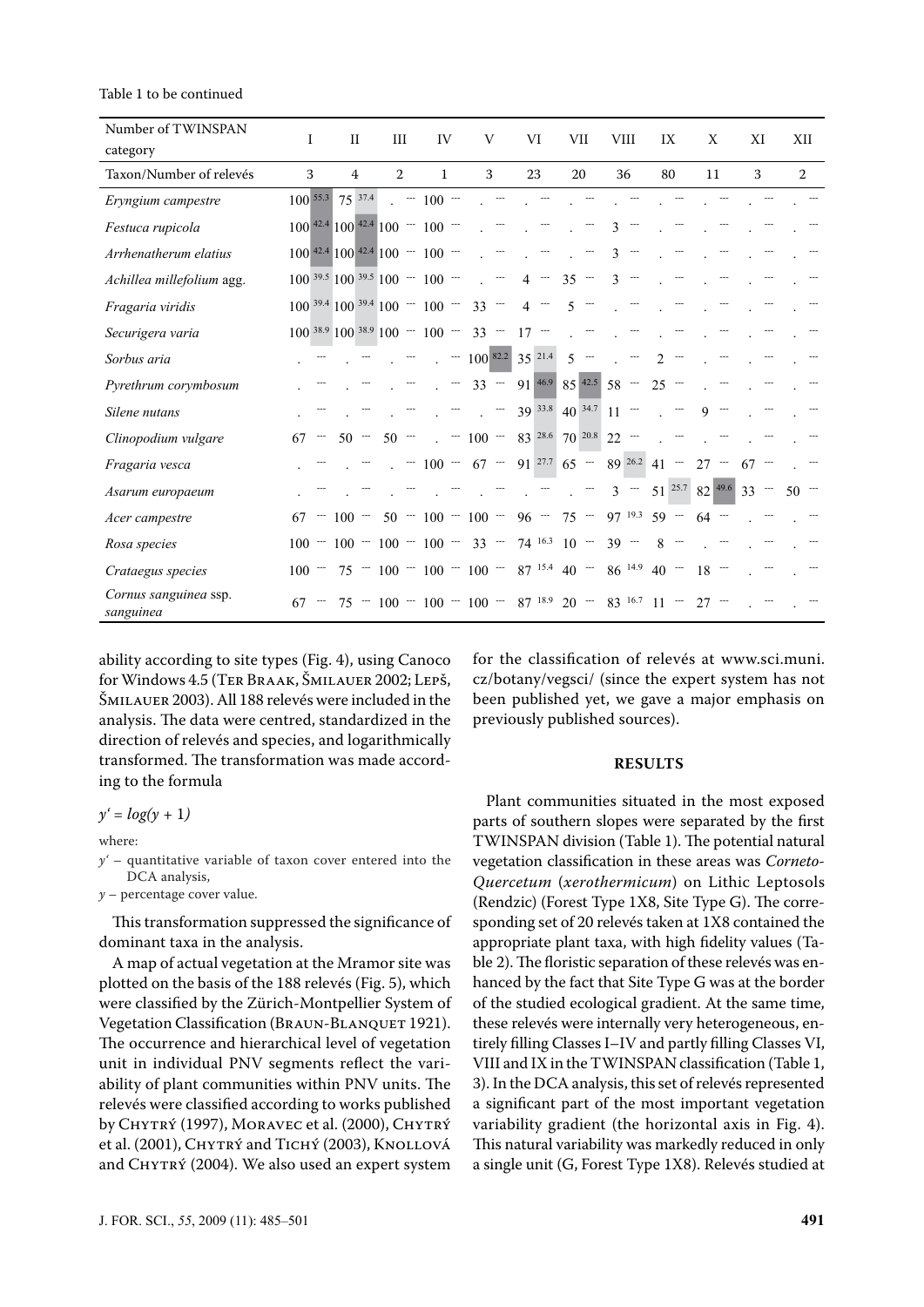Table 2. The synoptic table of 188 relevés from Mramor that were divided according to site types (Fig. 3) into 7 groups (capital letters). Data on individual taxa are presented in  $A^B$  form, where A is to express the taxon constancy – frequency of occurrence (%), index <sup>B</sup> represents the taxon fidelity (see Materials and Methods). Taxa are arranged by fidelity, classes are arranged by floristic similarity. Values accentuated in the table are fidelity values over 20 (light grey) and higher than 40 (dark grey). Only those taxa whose fidelity to at least one of site types is ≥ 10 are shown

| Site type                               |                      | $\mathsf{C}$ |                      | $\rm F$                  | ${\mathsf G}$ |                          |    | A         | D  |    | E  |                      |    | B  |
|-----------------------------------------|----------------------|--------------|----------------------|--------------------------|---------------|--------------------------|----|-----------|----|----|----|----------------------|----|----|
| Taxon/Number of relevés                 |                      | 32           |                      | 20                       |               | 20                       |    | 32        |    | 32 | 20 |                      |    | 32 |
| Trifolium alpestre                      | 31                   | 53.0         |                      |                          |               |                          |    |           |    |    |    |                      |    |    |
| Carex montana                           | 44                   | 48.5         |                      |                          | 10            |                          | 6  |           |    |    | 5  |                      |    |    |
| Silene nutans                           | 44                   | 40.7         | $25 -$               |                          |               |                          | 3  |           |    |    | 10 |                      |    |    |
| Pyrethrum corymbosum                    | 84                   | 34.4         | 75                   | $\overline{\phantom{a}}$ | 20            | ---                      | 38 | ---       | 28 |    | 35 | ---                  | 19 |    |
| Veronica chamaedrys                     | 25                   | 33.1         | $\ddot{\phantom{0}}$ | $\cdots$                 | 10            | $\cdots$                 | 6  | $\cdots$  |    |    |    |                      |    |    |
| Viola hirta                             | 44                   | 32.3         | 20                   | $\overline{\phantom{a}}$ | 35            | $\cdots$                 | 3  | $\cdots$  |    |    | 5  | $- - -$              |    |    |
| Campanula persicifolia                  | 28                   | 29.6         | 20                   | $\cdots$                 |               |                          | 6  | $\cdots$  | 3  |    |    |                      |    |    |
| Hierochloe australis                    | 25                   | 28.3         | 25                   |                          |               |                          |    |           |    |    |    |                      |    |    |
| Hylotelephium maximum                   | $\bullet$            | ---          | 30                   | 48.6                     |               |                          | 3  |           |    |    |    |                      |    |    |
| Sorbus aria                             | 6                    | ---          | 40                   | 45.5                     |               |                          | 9  |           |    |    | 5  |                      |    |    |
| Viola mirabilis                         | 9                    | ---          | 50                   | 42.8                     | 10            | $\cdots$                 | 12 | $- - -$   |    |    | 15 | $\sim$ $\sim$ $\sim$ |    |    |
| Sesleria caerulea                       | $\ddot{\phantom{a}}$ | ---          | 20                   | 42.0                     |               | ---                      |    | ---       |    |    |    | ---                  |    |    |
| Vincetoxicum hirundinaria               | 12                   | ---          | 40                   | 41.7                     |               |                          | 16 |           |    |    |    |                      |    |    |
| Cardamine impatiens                     |                      | ---          | 20                   | 38.1                     |               | ---                      | 3  | ---       |    |    |    |                      |    |    |
| Campanula rapunculoides                 | 69                   | ---          | 85                   | 34.8                     | 20            | $\overline{\phantom{a}}$ | 59 | $\ddotsc$ | 28 |    | 10 |                      | 28 |    |
| Anthericum ramosum                      | 22                   | ---          | 45                   | 34.7                     | 15            |                          | 19 | ---       |    |    |    |                      | 3  |    |
| Primula veris                           | 31                   | ---          | 60                   | 29.1                     | 45            | $\cdots$                 | 34 | ---       | 6  |    | 10 | $\cdots$             | 9  |    |
| Fraxinus excelsior                      | 3                    | ---          |                      | $\cdots$                 | 70            | 73.7                     | 6  | $\cdots$  | 3  |    |    | $- - -$              |    |    |
| Festuca rupicola                        |                      |              |                      | $\cdots$                 | 55            | 71.5                     |    | ---       |    |    |    |                      |    |    |
| Arrhenatherum elatius                   |                      |              |                      | $\cdots$                 | 55            | 71.5                     |    |           |    |    |    |                      |    |    |
| Fragaria viridis                        | 3                    |              | 5                    | $\cdots$                 | 55            | 65.5                     |    |           |    |    |    |                      |    |    |
| Prunus spinosa                          | 6                    |              | 15                   | $-$                      | 65            | 63.9                     | 3  |           |    |    |    |                      |    |    |
| Eryngium campestre                      |                      |              |                      | $\cdots$                 | 35            | 56.2                     |    |           |    |    |    |                      |    |    |
| Convolvulus arvensis                    |                      |              |                      | $- - -$                  | 35            | 56.2                     |    |           |    |    |    |                      |    |    |
| Achillea millefolium agg.               | 25                   |              |                      | $\overline{\phantom{a}}$ | 55            | 55.9                     |    |           |    |    |    |                      |    |    |
| Galium glaucum                          | 12                   | ---          | 15                   | $\sim$ $\sim$            | 60            | 54.3                     |    |           |    |    | 10 |                      |    |    |
| Securigera varia                        | 3                    | $\cdots$     | 20                   | $\cdots$                 | 50            | 52.8                     |    |           |    |    |    |                      |    |    |
| Helianthemum grandiflorum ssp. obscurum |                      |              |                      |                          | 30            | 51.8                     |    |           |    |    |    |                      |    |    |
| Agrimonia eupatoria                     | $\bullet$            |              |                      | ---                      | 30            | 51.8                     |    |           |    |    |    |                      |    |    |
| Knautia arvensis                        |                      |              |                      | $\overline{\phantom{a}}$ | 30            | 51.8                     |    |           |    |    |    |                      |    |    |
| Dianthus carthusianorum                 |                      |              |                      | $\cdots$                 | 25            | 47.1                     |    |           |    |    |    |                      |    |    |
| Sanguis orbaminor                       | 6                    | ---          |                      | $\cdots$                 | 30            | 45.7                     |    |           |    |    |    |                      |    |    |
| Hypericum perforatum                    | 12                   |              | 25                   | $\overline{\phantom{a}}$ | 65            | 45.4                     | 6  |           |    |    | 30 |                      | 3  |    |
| Dactylis glomerata                      |                      |              |                      |                          | $20\,$        | 42.0                     |    |           |    |    |    |                      |    |    |
| Scabiosa ochroleuca                     |                      |              |                      |                          | 20            | 42.0                     |    |           |    |    |    |                      |    |    |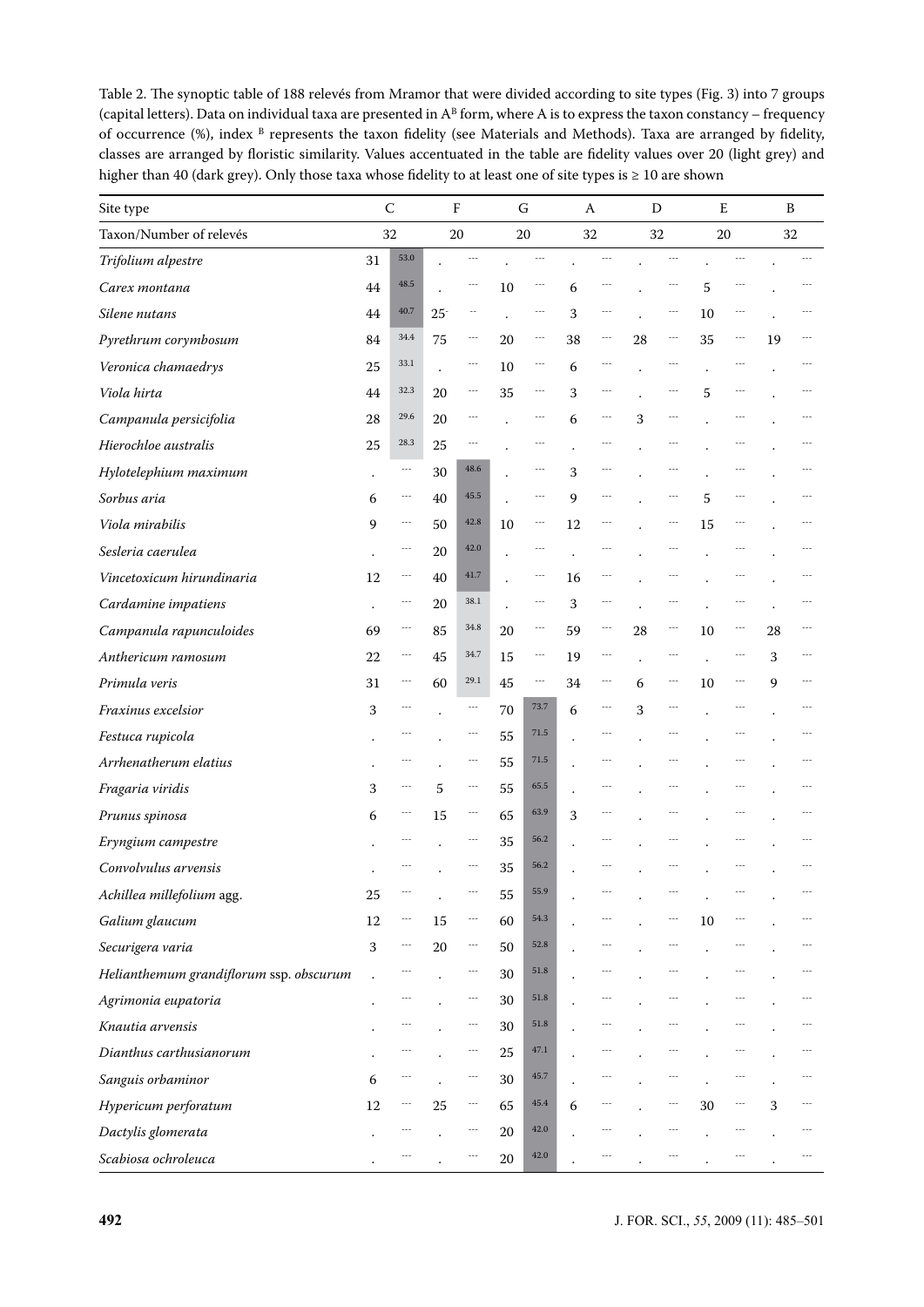## Table 2 to be continued

| Site type                      |                      | $\mathsf C$              |                      | $\rm F$                  | G                    |                          |        | A                        |                      | D                        |       | E                    |                      | B    |
|--------------------------------|----------------------|--------------------------|----------------------|--------------------------|----------------------|--------------------------|--------|--------------------------|----------------------|--------------------------|-------|----------------------|----------------------|------|
| Taxon/Number of relevés        |                      | 32                       |                      | 20                       |                      | 20                       |        | 32                       |                      | 32                       |       | 20                   |                      | 32   |
| Lotus corniculatus             |                      | ---                      |                      | ---                      | 20                   | 42.0                     |        | ---                      |                      | ---                      |       |                      |                      |      |
| Prunus avium                   | 16                   | $\overline{\phantom{a}}$ | 10                   | $\overline{\phantom{a}}$ | 50                   | 37.3                     | 12     | $\overline{\phantom{a}}$ | 12                   | $ -$                     | 10    | $\cdots$             | 3                    |      |
| Cornussanguinea ssp. sanguinea | 47                   | ---                      | 65                   | $\overline{\phantom{a}}$ | 85                   | 32.3                     | 34     | $\cdots$                 | 19                   | ---                      | 60    | $\cdots$             | 9                    |      |
| Rosa sp.                       | 28                   | $\cdots$                 | 40                   | $\cdots$                 | 65                   | 31.4                     | 16     | $\sim$ $\sim$ $\sim$     | 12                   | ---                      | 35    | ---                  | 12                   |      |
| Corydalis cava                 | $\ddot{\phantom{0}}$ | $\cdots$                 | 5                    | $--$                     | $\ddot{\phantom{0}}$ | $\cdots$                 | 25     | 41.8                     | $\ddot{\phantom{0}}$ | ---                      |       | $\sim$ $\sim$ $\sim$ |                      | ---  |
| Dentaria enneaphyllos          |                      | ---                      |                      |                          |                      | $\overline{\phantom{a}}$ | 12     | 33.0                     |                      |                          |       | ---                  |                      |      |
| Mercurialis perennis           | 31                   | $\cdots$                 | 60                   | $\cdots$                 | 5                    | $\sim$ $\sim$            | 84     | 31.5                     | 69                   |                          |       | ---                  | 72                   |      |
| Alliaria petiolata             | 22                   | $\cdots$                 | 65                   | $\cdots$                 | 40                   | $\cdots$                 | 69     | 29.7                     | 31                   | $- - -$                  |       | $\sim$ $\sim$ $\sim$ | 12                   |      |
| Ulmus glabra                   |                      | $\cdots$                 | 5                    | $\overline{\phantom{a}}$ | 5                    | ---                      | 22     | 29.6                     | $\ddot{\phantom{0}}$ | $\sim$                   |       | ---                  | 6                    |      |
| Viola reichenbachiana          |                      | $\sim$                   |                      | ---                      |                      | $\cdots$                 | 3      | $\sim$                   | 75                   | 66.8                     |       | $\cdots$             | 31                   | ---  |
| Aegopodium podagraria          |                      |                          |                      |                          |                      | $\sim$ $\sim$ $\sim$     | 3      | $\sim$ $\sim$            | 25                   | 43.6                     |       | $\sim$               | $\ddot{\phantom{0}}$ |      |
| Sanicula europaea              | 6                    | $\cdots$                 | 10                   |                          |                      | $\cdots$                 | 19     | $\sim$ $\sim$            | 53                   | 39.5                     | 5     | $\cdots$             | 25                   |      |
| Lapsana communis               |                      |                          |                      |                          |                      |                          |        | $\overline{\phantom{a}}$ | 19                   | 36.7                     |       | ---                  | 3                    |      |
| Scrophularia nodosa            |                      |                          |                      |                          |                      |                          |        | $\overline{\phantom{a}}$ | 12                   | 33.0                     |       |                      |                      |      |
| Rubus idaeus                   |                      |                          |                      |                          |                      |                          | 3      | $\ddotsc$                | 16                   | 32.7                     |       |                      |                      |      |
| Urtica dioica                  |                      |                          | 5                    |                          |                      |                          | 12     | $\ddotsc$                | 25                   | 32.4                     |       |                      |                      |      |
| Mycelis muralis                | 6                    | $\cdots$                 | 10                   |                          |                      |                          | 28     | $\sim$ $\sim$            | 38                   | 30.7                     |       |                      | 6                    |      |
| Picea abies                    |                      |                          |                      |                          |                      |                          |        | $\overline{\phantom{a}}$ | 19                   | $30.1\,$                 | 10    |                      |                      |      |
| Avenella flexuosa              | 6                    |                          |                      |                          |                      |                          | 3      | $\ddotsc$                | 12                   | $\ddotsc$                | 45    | 47.6                 | 3                    |      |
| Melampyrum pratense            | 6                    |                          | 20                   |                          |                      |                          | 9      | $\overline{\phantom{a}}$ | 28                   |                          | 65    | 44.0                 | 19                   |      |
| Pinus sylvestris               |                      |                          |                      |                          | 5                    |                          |        |                          |                      |                          | 20    | 36.1                 |                      |      |
| Luzula luzuloides              | 16                   | $\cdots$                 | 20                   | ---                      | 5                    | ---                      | 16     | $\overline{\phantom{a}}$ | 38                   | ---                      | 60    | 35.4                 | 9                    |      |
| Lilium martagon                | 9                    | $\cdots$                 | 10                   |                          |                      |                          | 38     | $\overline{\phantom{a}}$ | 25                   |                          |       | ---                  | 59                   | 39.9 |
| Polygonatum multiflorum        | 3                    |                          |                      |                          |                      |                          | 12     | $\cdots$                 | 19                   |                          |       | ---                  | 31                   | 30.6 |
| Poa angustifolia               | $41\,$               | 30.5                     |                      |                          | 60                   | 53.1                     |        |                          |                      |                          |       |                      |                      | ---  |
| Anemone nemorosa               | 47                   | 29.4                     | $\ddot{\phantom{0}}$ | $\sim$ $\sim$ $\sim$     |                      |                          | $22 -$ | ÷÷                       | 16                   |                          |       | $\cdots$             | 47                   | 29.4 |
| Clinopodium vulgare            | 59                   | 27.8                     | 60                   | 28.4                     | 45                   | $\sim$ $\sim$ $\sim$     | 12     | $\sim$ $\sim$ $\sim$     | $\,$ 3 $\,$          | ---                      | 20    | $\cdots$             |                      |      |
| Brachypodium pinnatum          | 59                   | 26.3                     | 70                   | 35.7                     | 35                   | $\sim$ $\sim$            | 25     | $\ddotsc$                | $\ddot{\phantom{a}}$ | ---                      | 20    | $\cdots$             |                      | ---  |
| Sorbus torminalis              | 66                   | $24.8\,$                 | 20                   | $\ddotsc$                | 35                   | $\sim$ $\sim$ $\sim$     | 31     | $\cdots$                 | 9                    | $\overline{\phantom{a}}$ | 75    | 32.7                 | 19                   | ---  |
| Bupleurum falcatum             | 41                   | 23.2                     | 50                   | $33.0\,$                 | 20                   | $\sim$ $\sim$            | 9      | $\sim$ $\sim$            | $\cdot$              | $\ddotsc$                | $10-$ | ٠.                   | . <sup></sup>        |      |
| Melica nutans                  | 38                   | $\ddotsc$                | 65                   | 29.7                     | 5                    | $\sim$ $\sim$ $\sim$     | 59     | $24.8\,$                 | 9                    | ---                      | 30    | ---                  | $12\,$               |      |
| Crataegus sp.                  | 53                   | $\ddotsc$                | 75                   | $\ddotsc$                | 90                   | 24.6                     | 62     | $\ddotsc$                | 38                   | ---                      | 90    | 24.6                 | 16                   |      |
| Tilia cordata                  | 25                   | $\sim$                   | 75                   | $\ddotsc$                | 5                    | $\sim$ $\sim$ $\sim$     | 84     | 28.7                     | 38                   | ---                      | 40    | ---                  | 78                   | 23.5 |
| Asarum europaeum               | 3                    | $\sim$                   | 10                   | $\ddotsc$                | 5                    | $\cdots$                 | 34     | $\ddotsc$                | 56                   | 30.2                     |       | $\cdots$             | 62                   | 36.1 |
| Pulmonaria obscura             | 25                   | $\sim$ $\sim$ $\sim$     | $30\,$               | ---                      | 20                   | $\overline{\phantom{a}}$ | $56 -$ |                          | 75                   | 24.5                     | 35    | $\sim$ $\sim$        | 75                   | 24.5 |

Site Type G were phytocoenologically classified into several alliances – *Berberidion, Quercion pubescentipetraeae* and *Carpinion* (Table 4).

In other STs and FTs, the relevés were also classified into several vegetation units (Table 4). However, the individual site types as a whole usually contained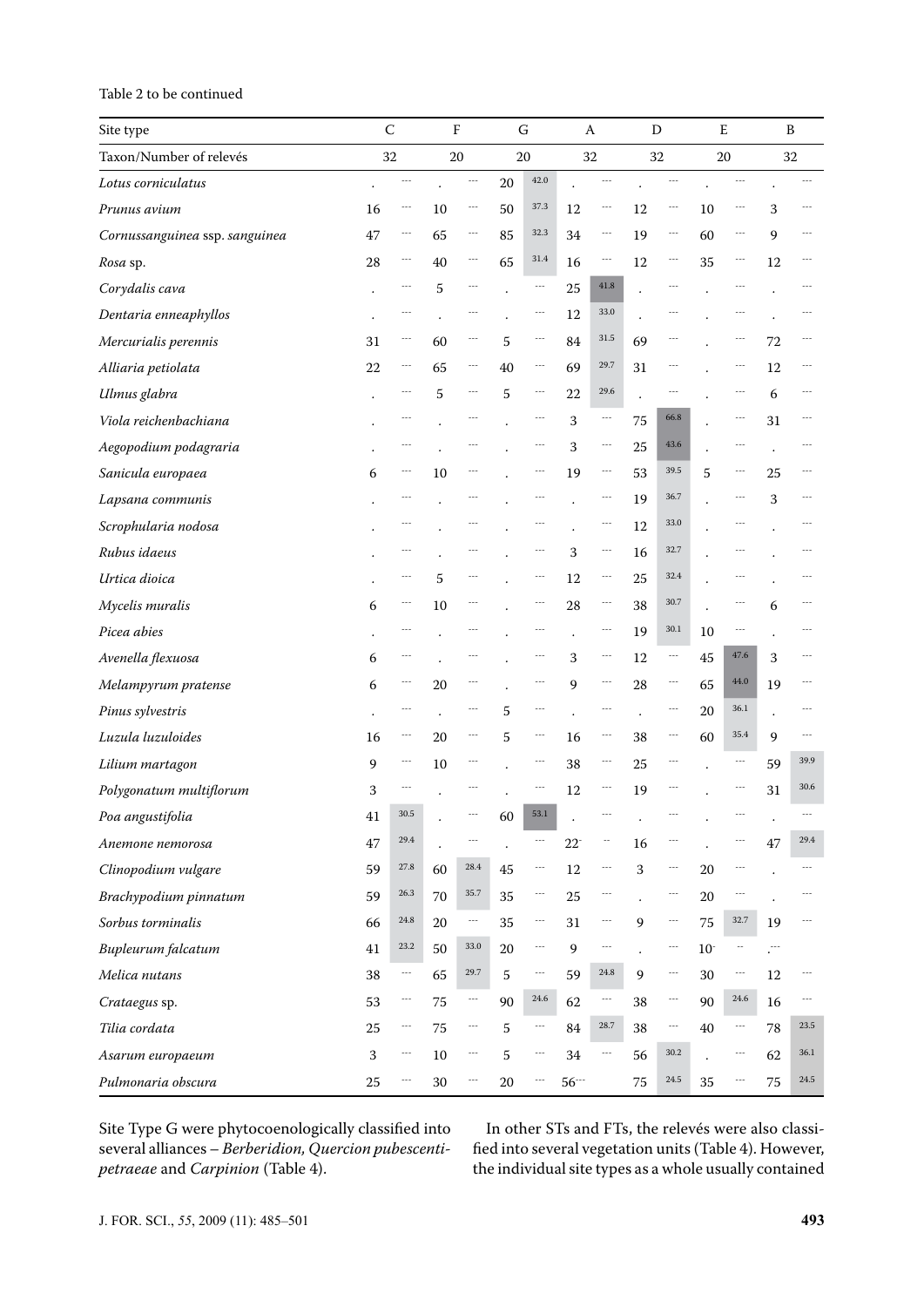

Fig. 4. Detrended correspondence analysis (DCA) of the set of 188 relevés from Mramor. Horizontal and vertical axes show the most significant directions of variability in the data set (non-canonical axes 1 and 2). The analysis results in passive projections (supplementary variable) of the centres of relevés classified by site types (letters A–G) and by TWINSPAN classes (Roman numerals I–XII) (see Material and Methods). Taxa whose weight in the analysis was ≥ 6% are shown

taxa with high fidelity (Table 2). The floristically most poorly separated set was that belonging to Site Type B, with only a very few high-fidelity taxa. Nevertheless, the high internal variability was not a reason for the worse separation of this set; on the contrary, relevés in this unit were very similar. From the set of

|                 |             |     |     |                |     |             |            | Unit of potential natural vegetation (forest type) |     |     |     |                 |                |                |     |                |
|-----------------|-------------|-----|-----|----------------|-----|-------------|------------|----------------------------------------------------|-----|-----|-----|-----------------|----------------|----------------|-----|----------------|
|                 |             | 1A9 | 1C2 | 1W2            | 1X2 | 1X8         | <b>2A8</b> | 2A9                                                | 2B9 | 2C8 | 2D7 | 2H <sub>5</sub> | 214            | 2W1            | 2W3 | Total          |
|                 |             |     |     |                |     | 3           |            |                                                    |     |     |     |                 |                |                |     | 3              |
|                 | $_{\rm II}$ |     |     |                |     | 4           |            |                                                    |     |     |     |                 |                |                |     | 4              |
|                 | III         |     |     |                |     | 2           |            |                                                    |     |     |     |                 |                |                |     | $\mathfrak{D}$ |
| category        | IV          |     |     |                |     |             |            |                                                    |     |     |     |                 |                |                |     |                |
|                 | V           |     |     |                | 3   |             |            |                                                    |     |     |     |                 |                |                |     | 3              |
|                 | VI          | 3   |     | 1              | 10  | 3           |            |                                                    |     | 6   |     |                 |                |                |     | 23             |
|                 | <b>VII</b>  |     | 1   | 14             |     |             |            |                                                    |     | 4   |     |                 |                |                |     | 20             |
| <b>TWINSPAN</b> | <b>VIII</b> | 6   |     | 4              | 1   | 6           |            |                                                    |     |     |     | 5               | 12             |                | 2   | 36             |
|                 | IX          | 7   |     | $\overline{2}$ | 6   | $\mathbf 1$ | 7          | $\mathbf{1}$                                       | 2   |     | 18  | 3               | $\overline{7}$ | 20             | 6   | 80             |
|                 | X           |     |     |                |     |             |            | 8                                                  |     |     | 1   |                 |                | $\overline{2}$ |     | 11             |
|                 | XI          |     |     |                |     |             |            |                                                    |     |     | 3   |                 |                |                |     | 3              |
|                 | XII         |     |     |                |     |             |            |                                                    |     |     | 2   |                 |                |                |     | $\overline{2}$ |
|                 | Total       | 16  | 1   | 21             | 20  | 20          | 7          | 9                                                  | 2   | 10  | 24  | 8               | 20             | 22             | 8   | 188            |

Table 3. Contingency table between relevé classification according to the potential natural vegetation system (ZELENKOVÁ 2000) and relevé categorization within TWINSPAN categories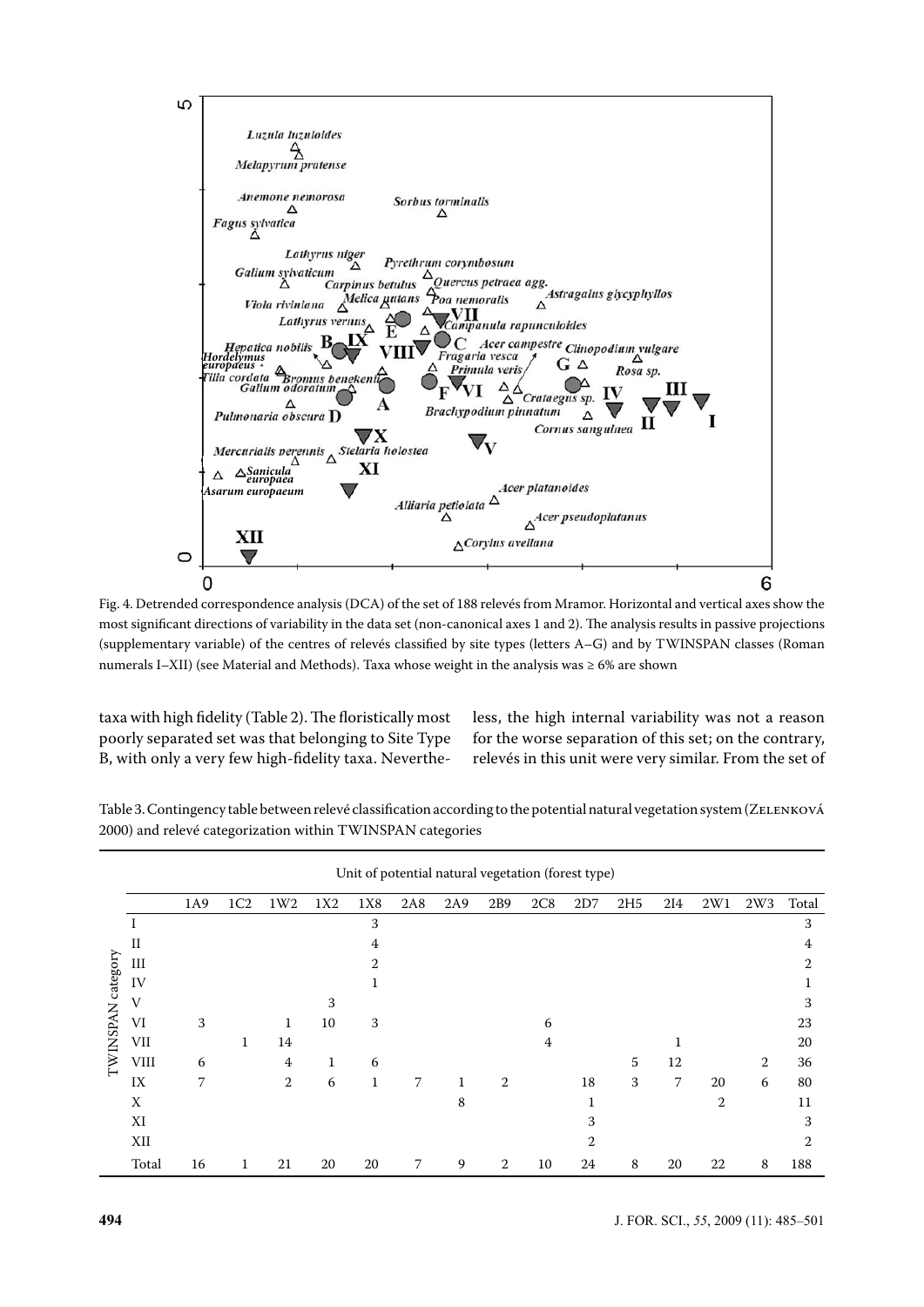| Table 4. The occurrence of plant communities (see Materials and Methods) according to site types and forest types in |  |  |  |
|----------------------------------------------------------------------------------------------------------------------|--|--|--|
| the Mramor locality (a total of 188 relevés)                                                                         |  |  |  |

| Site type   | Forest type     | Unit of vegetation classification                | No. of relevés |
|-------------|-----------------|--------------------------------------------------|----------------|
| $\rm F$     | 1X2             | Corno-quercetum                                  | 11             |
|             |                 | Melampyro nemorosi-Carpinetum typicum            | 7              |
|             |                 | Melampyro nemorosi-Carpinetum primuletusum veris | $\overline{2}$ |
| G           | 1X8             | <b>Berberidion</b>                               | 10             |
|             |                 | Corno-Quercetum                                  | 4              |
|             |                 | Melampyro nemorosi-Carpinetum primuletusum veris | 4              |
|             |                 | Melampyro nemorosi-Carpinetum typicum            | $\overline{2}$ |
| $\mathsf C$ | 1C <sub>2</sub> | Melampyro nemorosi-Carpinetum typicum            | 1              |
|             | 1W2             | Melampyro nemorosi-Carpinetum typicum            | 20             |
|             |                 | Corno-Quercetum                                  | $\mathbf{1}$   |
|             | 2C8             | Melampyro nemorosi-Carpinetum typicum            | 4              |
|             |                 | Corno-Quercetum                                  | 6              |
| B           | $2\mathrm{W1}$  | Melampyro nemorosi-Carpinetum typicum            | 15             |
|             |                 | Cephalanthero-Fagetum                            | 7              |
|             | 2W3             | Melampyro nemorosi-Carpinetum typicum            | 8              |
|             | 2B9             | Melampyro nemorosi-Carpinetum typicum            | 2              |
| H           | 2H5             | Melampyro nemorosi-Carpinetum typicum            | $\,8\,$        |
|             | 2D7             | Melampyro nemorosi-Carpinetum typicum            | 24             |
| A           | 1A9             | Melampyro nemorosi-Carpinetum typicum            | 9              |
|             |                 | Melampyro nemorosi-Carpinetum primuletosum veris | 6              |
|             |                 | Corno-Quercetum                                  | 1              |
|             | <b>2A8</b>      | Melampyro nemorosi-Carpinetum typicum            | 6              |
|             |                 | Aceri-Carpinetum                                 | $\mathbf{1}$   |
|             | 2A9             | Aceri-Carpinetum                                 | 9              |
| E           | 2I4             | Melampyro nemorosi-Carpinetum luzuletosum        | 10             |
|             |                 | Melampyro nemorosi-Carpinetum typicum            | 10             |

32 relevés belonging to Site Type B (LTs 2B9, 2W1, 2W3), 28 relevés were classified in Class IX according to the TWINSPAN classification (Table 1). Rather, the similarity of the site-relevant relevés to relevés from other site types was responsible for the poor separation. According to the TWINSPAN classification and DCA analysis, the most similar site type was D, followed by E and A. These site types are ecologically hardly distinctive, and the relevant forest types differed only little in floristic terms.

The relation between the species composition of relevés and their classification according to the PNV system is shown in Table 5. Based on FPFI values, it was clear that some relevés could possibly be

reclassified. Some of the forest types were difficult to specify floristically, and total accuracy was only 46.3%. The lowest user's accuracy values were in FTs 1C2, 2B9 and 2W3, while the lowest producer's accuracy values were in FTs 2W1 and 2D7. This was primarily due to the considerable overlay of these latter FTs with FT 2B9. Pursuant to the FPFI values it was not possible to mutually differentiate the FTs 1C2 and 1W2. On the other hand, FTs 2H5 and 2I4, with a higher presence of acidophilous taxa, were well differentiated.

The map of the actual Mramor vegetation is shown in Fig. 5. A large part of the territory is characterized by communities of the *Melampyro nemorosi-Carpi-*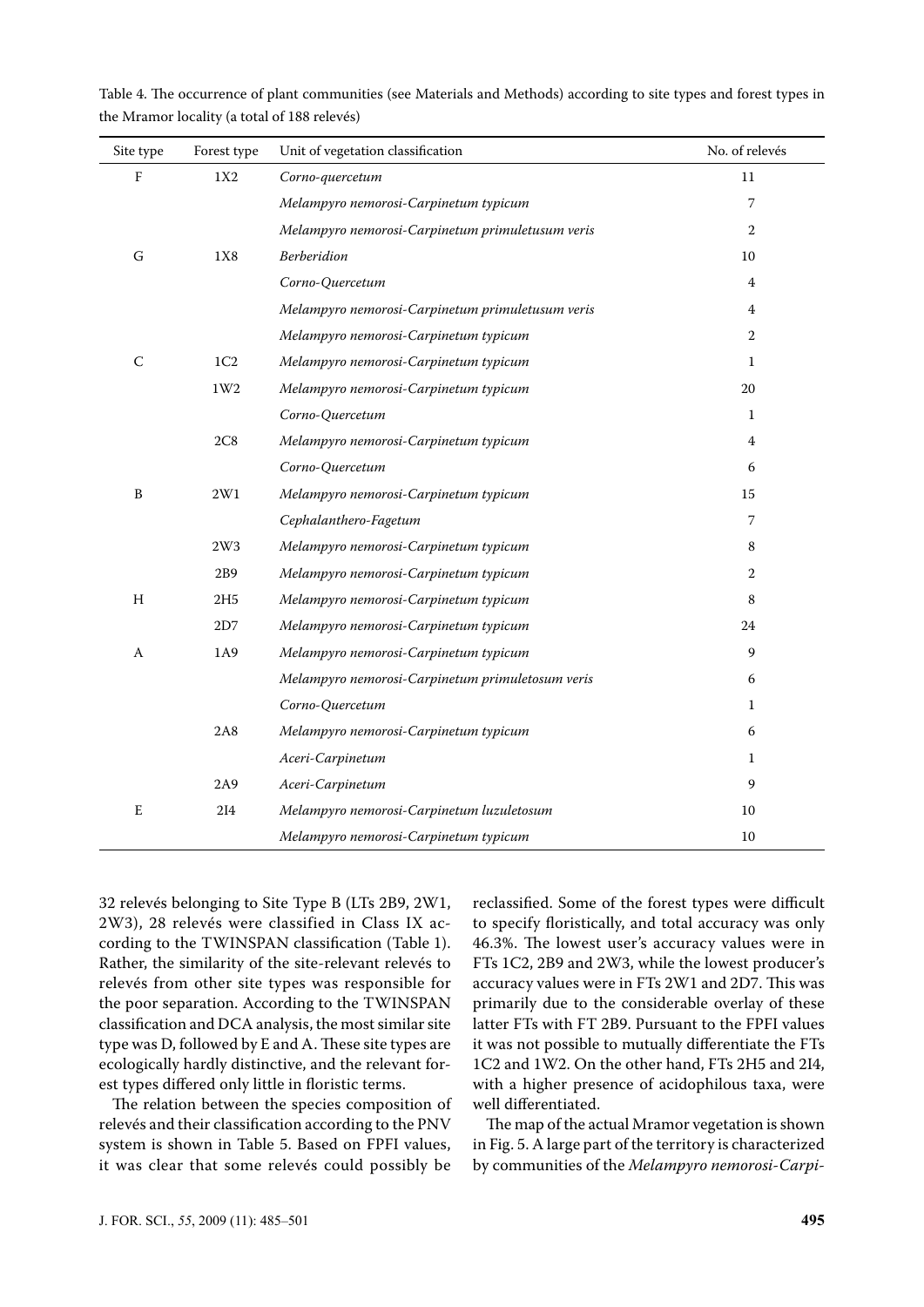| User's                                             | accuracy<br>(%) | 42.9                     | $16.7\,$                 | 75.0              | 100.0   | $100.0$         | $35.7\,$                                        | $100.0$ | 4.3                      | 62.5                     | 100.0   | $85.7\,$                 | 94.1            | 62.5     | 23.3                     |                                               | 46.3                                        |
|----------------------------------------------------|-----------------|--------------------------|--------------------------|-------------------|---------|-----------------|-------------------------------------------------|---------|--------------------------|--------------------------|---------|--------------------------|-----------------|----------|--------------------------|-----------------------------------------------|---------------------------------------------|
|                                                    | <b>TOTAL</b>    | $\overline{14}$          | $\circ$                  | $\overline{12}$   | $\circ$ | $\overline{10}$ | $\overline{4}$                                  | 3       | 47                       | ${}^{\infty}$            | $\circ$ | $\sim$                   | $\overline{17}$ | $\infty$ | $30\,$                   | 188                                           |                                             |
|                                                    | 2W3             |                          |                          |                   |         |                 |                                                 |         | $\overline{\phantom{0}}$ |                          |         |                          |                 |          | $\overline{\phantom{a}}$ | ${}^{\circ}$                                  | 87.5                                        |
|                                                    | 2W1             |                          |                          |                   |         |                 |                                                 |         | 14                       |                          |         |                          |                 | S        | $\sim$                   | 22                                            | 22.7                                        |
|                                                    | 214             |                          |                          |                   |         |                 |                                                 |         |                          |                          |         |                          | $\overline{16}$ |          | 4                        | $\Omega$                                      | 80.0                                        |
|                                                    | 2H5             |                          |                          |                   |         |                 |                                                 |         |                          |                          |         | $\circ$                  |                 |          | $\mathbf{\sim}$          | $\infty$                                      | 75.0                                        |
|                                                    | 2D7             |                          |                          |                   |         |                 |                                                 |         | $\equiv$                 |                          | $\circ$ | $\overline{\phantom{0}}$ |                 | 3        | $\mathbf{c}$             | 24                                            | 25.0                                        |
|                                                    | <b>2C8</b>      | $\overline{\phantom{0}}$ |                          | 3                 |         |                 |                                                 |         |                          | S                        |         |                          |                 |          | $\overline{\phantom{0}}$ | $\overline{10}$                               | 50.0                                        |
|                                                    | 2B9             |                          |                          |                   |         |                 |                                                 |         | $\mathbf{c}$             |                          |         |                          |                 |          |                          | $\mathbf{\sim}$                               | 100.0                                       |
| relevés to PNV units according to ZELENKOVÁ (2000) | 2A9             |                          |                          |                   |         |                 |                                                 | 3       | $\circ$                  |                          |         |                          |                 |          |                          | $\mathsf{C}$                                  | 33.3                                        |
|                                                    | 2A8             |                          |                          |                   |         |                 | 5                                               |         | $\mathbf{\sim}$          |                          |         |                          |                 |          |                          | $\mathord{\hspace{1pt}\text{--}\hspace{1pt}}$ | 71.4                                        |
|                                                    | 1X8             | $\overline{\phantom{0}}$ |                          |                   |         | $\overline{10}$ |                                                 |         |                          | $\mathbf{\sim}$          |         |                          |                 |          | 4                        | $20\,$                                        | 50.0                                        |
| Classification of                                  | 1X2             | $\circ$                  |                          |                   | $\circ$ |                 | 4                                               |         | 3                        |                          |         |                          |                 |          | ⊣                        | $\Omega$                                      | 30.0                                        |
|                                                    | 1W2             |                          | 4                        | $\mathbf{\Omega}$ |         |                 |                                                 |         |                          |                          |         |                          |                 |          | ro                       | 21                                            | 42.9                                        |
|                                                    | 1C2             |                          | $\overline{\phantom{0}}$ |                   |         |                 |                                                 |         |                          |                          |         |                          |                 |          |                          | $\overline{\phantom{0}}$                      | 100.0                                       |
|                                                    | 1A9             | $\circ$                  |                          |                   |         |                 | $\infty$                                        |         | $\circ$                  |                          |         |                          |                 |          |                          | $\frac{9}{2}$                                 | 37.5                                        |
|                                                    |                 | 1A9                      | 1 <sub>C2</sub>          | 1W2               | 1X2     | 1X8             | 2A8<br>Reclassification of relevés to PNV units | 2A9     | 2B9                      | 2C8<br>according to FPFI | 2D7     | 2H5                      | 214             | 2W1      | 2W3                      | <b>TOTAL</b>                                  | $\frac{\text{accuracy}(%)}{}$<br>Producer's |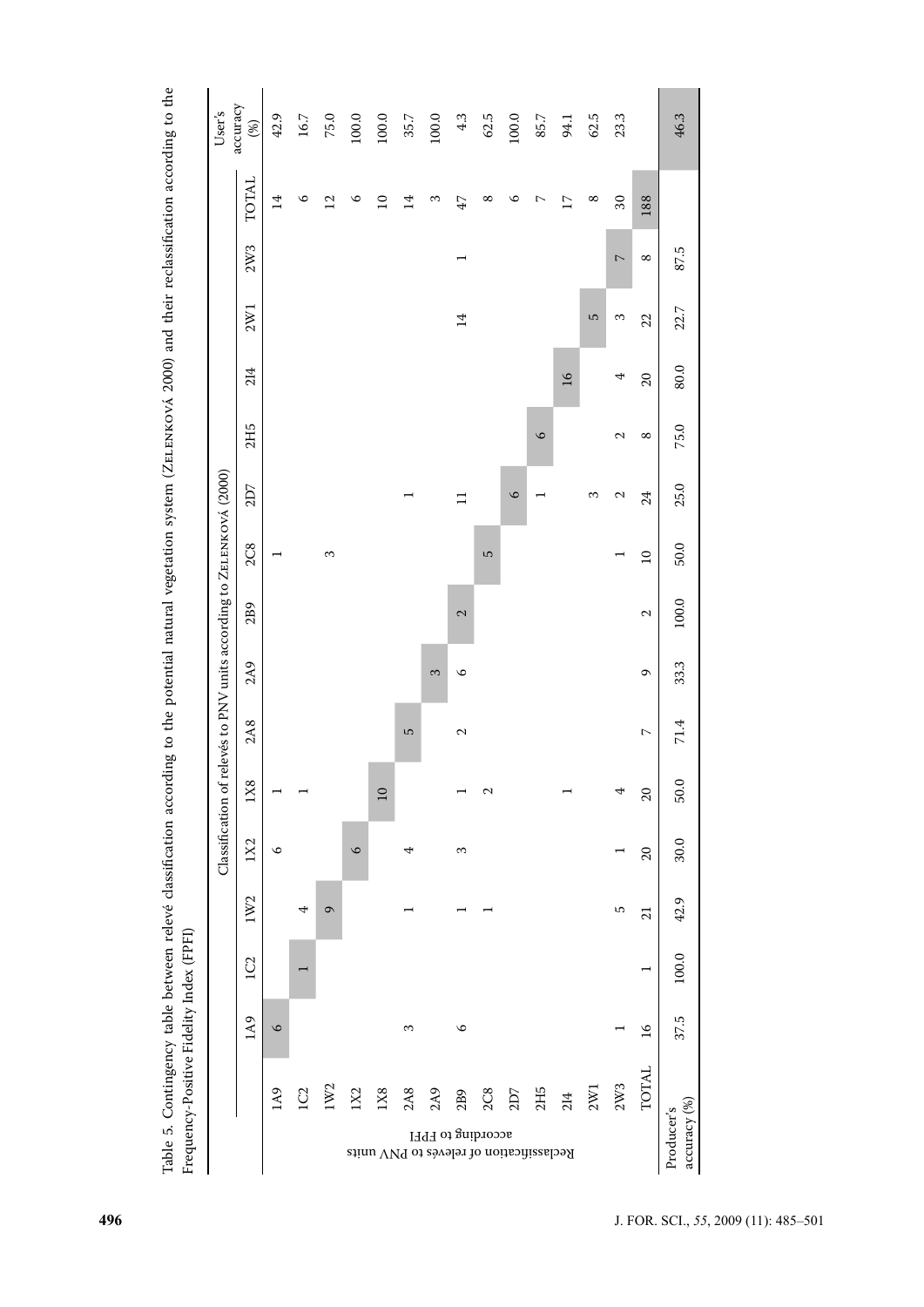

Fig. 5. The map of the actual Mramor vegetation made on the basis of phytocoenological classification of 188 relevés (see Material and Methods). 1 – *Corno-quercetum* (Máthé et Kovács 1962), 2 – *Melampyro nemorosi-Carpinetum typicum* (Passarge 1962), 3 – *Melampyro nemorosi-Carpinetum primuletosum veris* (Klika 1942, Neuhäusl in Moravec et al. 1982), 4 – *Melampyro nemorosi-Carpinetum luzuletosum* (Mikyška 1956, Neuhäusl in Moravec et al. 1982), 5 – *Aceri-Carpinetum* (Klika 1941), 6 – *Cephalanthero-Fagetum* (Oberdorfer 1957), 7 – mosaic of the communities of *Quercion pubescenti-petraeae* (Braun-Blanquet 1932 nom. mut. propos.) and *Berberidion* (Braun-Blanquet 1950) alliances. The territory is divided by three communications

*netum typicum* subassociation, which occurred in nearly all PNV units (Forest Types 1X2, 1X8, 1C2, 1W2, 2C8, 2W1, 2W3, 2B9, 2H5, 2D7, 1A9, 2A8, 2I4 – see Fig. 2, Table 4). Communities belonging to the *Corno-Quercetum* association showed a similarly broad distribution.

#### **DISCUSSION**

## **Actual vegetation based on the map of potential natural vegetation**

The stratification of this locality according to units from the PNV map only partly represents the main trends in vegetation variability. In particular, at ecologically extreme sites where the PNV system of Anonymous (1971/1976) distinguishes only one unit (e.g. Forest Type 1X8), there is insufficient coverage of the actual vegetation variability, which is highest precisely at these areas. In addition to the communities belonging to the alliances *Berberidion, Quercion pubescenti-petraeae* and *Carpinion*, there are, for example, communities of the *Festucion valesiace* alliance or communities of the *Trifolio-Geranietea sanguinei* class found in the Bohemian Karst at Site Type 1X8 (e.g. ŠAMONIL 2005). Thus, the question is whether these com-

munities were not recorded at the Mramor locality due to their absence or due to the insufficient site coverage by the relevés. In contrast, at areas where there is a relatively limited ecological gradient, the PNV classification distinguishes a number of units. Variables according to which the gradient is divided (e.g. the production of stands) do not reflect the vegetation species composition. These places were relatively "oversampled" with respect to the actual level of vegetation variability (altogether, 116 relevés corresponded to the community of *Melampyro nemorosi-Carpinetum typicum* subassociation). The stratification strategy used would have likely achieved better results in a territory with less variable ecological gradients or concentrating on sites at the edges of these gradients.

#### **Study of the potential natural vegetation**

The significance of our results for the study of PNV is limited due to the fact that it only deals with the vegetation species composition, not taking into consideration other variables according to which the PNV is classified (production, soil conditions; Anonymous 1971/1976). However, the vegetation variability clearly shows possible limitations of this system. The variability in actual "natural" vegetation changes unevenly across the PNV system. In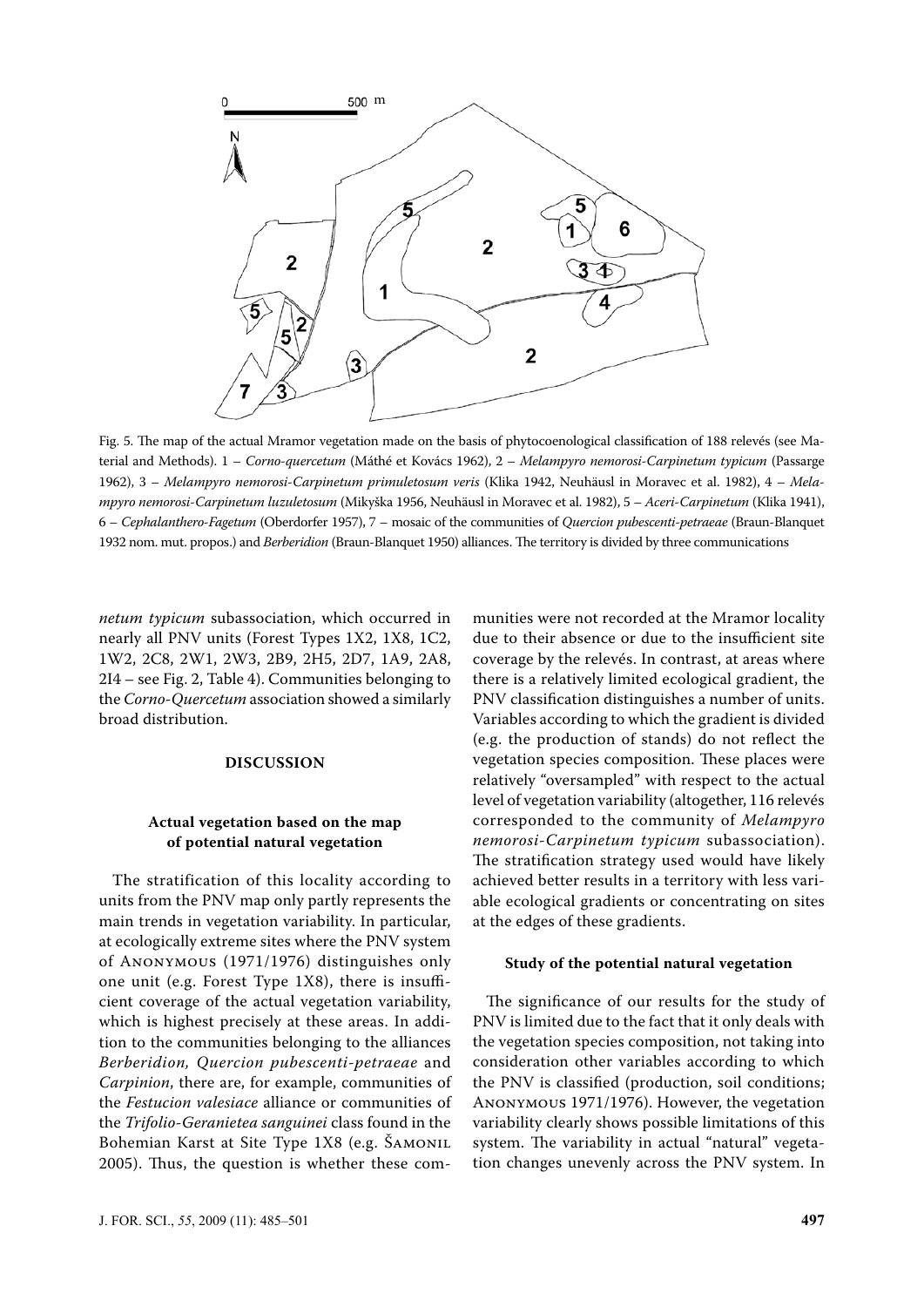ecologically distinctive localities, e.g. rock steppes, the natural variability of plant communities is higher within the same forest type than it is at less distinctive sites even covering several edaphic categories and forest altitudinal vegetation zones. It can be expected that similarly heterogeneous development – but in an "ecologically" different direction – will also be exhibited by the development of soil conditions and production of phytocoenoses (see e.g. Holuša et al. 2005; www.pralesy.cz/). Due to the high variability of natural plant communities, the requirements for forest type homogeneity in ecologically distinctive localities might lead to the definition of additional PNV units; at an ecologically less distinctive site, production or soil conditions might lead to the same. By intersection of these three layers, a range of new, seemingly homogeneous units would result, but that would feature numerous and unacceptably broad mutual transitions. Thus, the observed development of vegetation variability in units of the system is also a consequence of its primarily applied function, which is landscape classification for use in future planning. The classification of extreme sites with no possible economic (forestry) use was deliberately simplified during the construction of the Anonymous (1971/1976) PNV system. These extreme sites also highlight a failure of some basic mechanisms of the whole system construction (vegetation zonality, etc.). We consider the applied use of the system of PNV in (forest) management planning to be the main reason for its future existence and the main concern in its further development.

The demarcation of additional PNV units by dividing the existing ones would be rather counter-productive with respect to the focus of the system. Instead, the classification should be simplified and more lucid. In our opinion, the need for a more accurate characterization of units which are homogeneous in terms of production, site and phytocoenosis is overestimated. Such a step would neither reflect the characteristics of actual ecosystems nor be necessary for the application of a PNV system in forest management planning and nature conservation. A number of other systems do not assume homogeneity in the units used (Haase 1989; Buček, Lacina 2002), but rather specify an acceptable measure of heterogeneity and clearly declare which ecosystem components are of key significance in the classification. In our opinion, a suitable hierarchical unit for the application of the system in the landscape and for further development is the forest type series (FTS) (or an analogous unit like ST which merge FTs according to their

real ecological affinity). This aggregated unit can be more objectively defined in the landscape, and is justified with respect to both forest management and practical nature conservation.

The criterion of objectivity in landscape classification should be of key importance for the future development of the system. The structure of individual relevés, as well as the resulting map of actual vegetation in the Mramor locality, suggests that the differentiation of actual plant communities is lower than in the PNV, even when considering aggregated PNV units (FTS etc.). In light of the procedure of deriving the PNV map from actual vegetation, the opposite could rather have been anticipated. The question thus arises whether the PNV map was created objectively, and whether the PNV mapping criteria were realistic and accurate. Potential geobiocoenoses are differentiated at a higher spatial level than those actually present. Compared with the development of actual vegetation, less variable factors should be taken into account in the construction of potential natural vegetation (for example, the important effect of historic and current management is absent). The strongest competing tree species in the PNV types also have a wider ecological rank than the dominants of the actual or reconstructed communities (see e.g. JANSSEN, SIEBERT 1991; HÄRDTLE 1995; CHYTRÝ 1998). Criteria used in the PNV classification differentiate actual ecological environmental gradients; but, then there arises a question how these criteria reflect the composition of potential plant communities. In just one example – how can Forest Types 2B9, 2W1 and 2W3 be mutually differentiated? With respect to permanent ecological site characteristics, these Forest Types considerably overlap (ŠAMONIL 2007a,b) and the "differential" taxa as mentioned in the name of these FTs are almost universally present in the locality (*Galium odoratum*, *Mercurialis perennis*, *Alliaria petiolata*, see Tables 1, 2). In future, the applicability of individual classification criteria should be tested.

#### **Acknowledgement**

The authors would like to thank their colleagues PETR VOPĚNKA and JAN DOUDA for field data collection and data analysis. The authors would also like to thank to all anonymous reviewers as their comments and suggestions considerably improved the quality of the paper.

#### **R e f e r e n c e s**

ANONYMOUS, 1971/1976. Typologický systém ÚHÚL 1971 (doplněn 1976). Brandýs nad Labem, Ústav pro hospodářskou úpravu lesů: 90.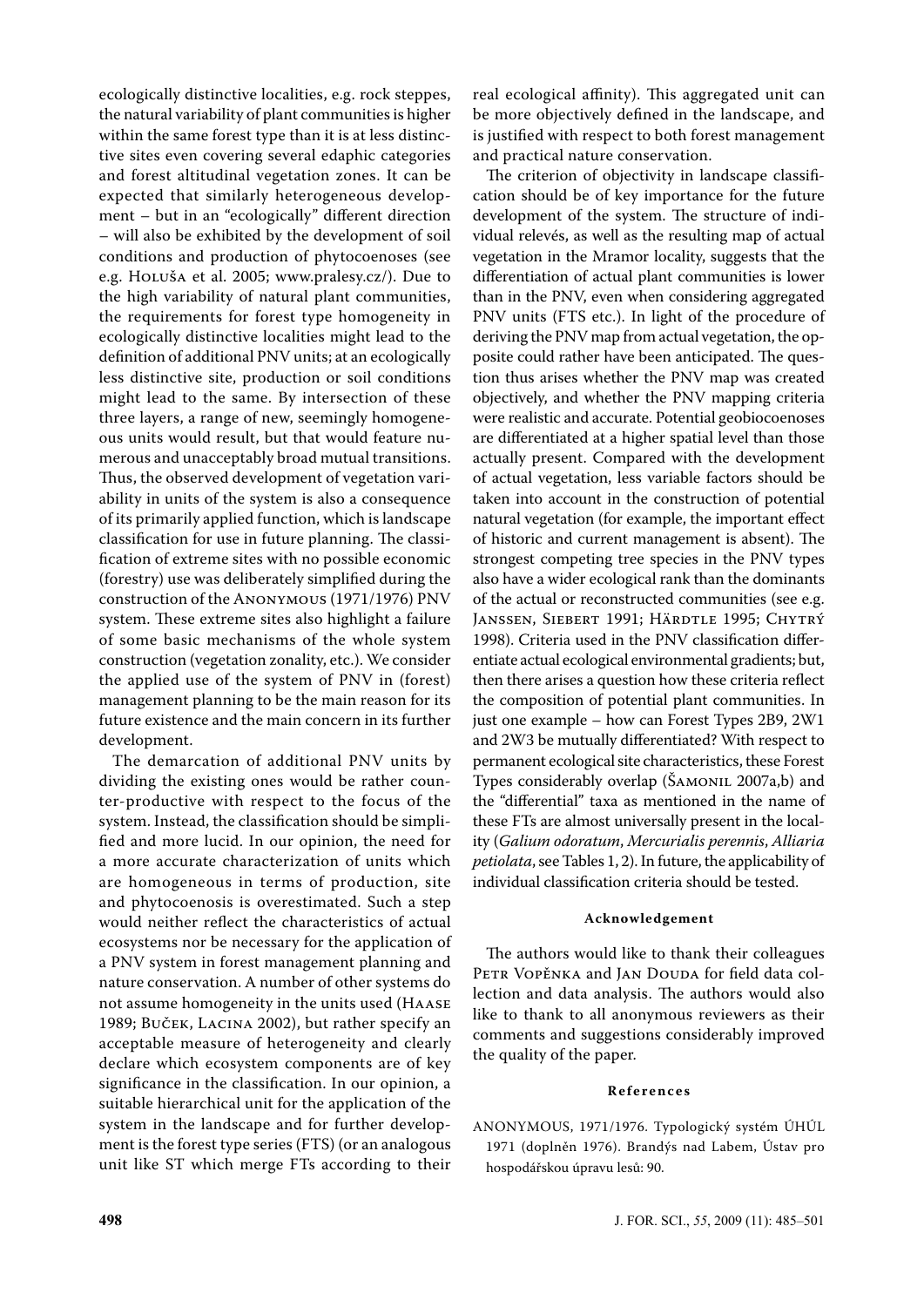AUSTIN M.P., 2002. Spatial prediction of species distribution: an interface between ecological Tudory nad statistical modelling. Ecological Modelling, *157*: 101–118.

BOHN U., NEUHÄUSL R., VON GOLLUB G., HETTWER C., NEUHÄUSLOVÁ Z., SCHLÜTER H., WEBER H., 2003. Karte der natürlichen Vegetation Europas, Maßtab 1:2 500 000, Teil 1: Erläuterungstext mit CD-ROM, Teil 2: Legende, Teil 3: Karten. Monster, Landwirtschsftsverlag.

BRAUN-BLANQUET J., 1921. Prinzipien einer Systematik der Pflanzengesellschaften auf floristischer Grundlage. Jahrbuch der St. Gallischen, Naturwissenschaftliche Gesellschaft, St. Gallen, *57*: 305–351.

BUČEK A., LACINA J., 2002. Geobiocenologie II. Brno, MZLU: 240.

CAWSEY E.M., AUSTIN M.P., BAKER B.L., 2002. Regional vegetation mapping in Australia: a case study in the practical use of statistical modelling. Biodiversity and Conservation, *11*: 2239–2274.

CONGALTON R., 1991. A review of assessing the accuracy of classifications of remotely sensed data. Remote Sensing of Environment, *37*: 35–46.

ČERNÁ L., CHYTRÝ M., 2005. Supervised classification of plant communities with artificial neural network. Journal of Vegetation Science, *16*: 407–414.

CHYTRÝ M., 1997. Thermophilous oak forests in the Czech Republic: syntaxonomical revision of the *Quecetalia pubescenti-petraeae*. Folia Geobotanica and Phytotaxonomica, *32*: 221–258.

CHYTRÝ M., 1998. Potential replacement vegetation: an approach to vegetation mapping of cultural landscapes. Applied Vegetation Science, *1*: 177–188.

CHYTRÝ M., 2000. Formalizované přístupy k fytocenologické klasifikaci vegetace. Preslia, *72*: 1–29.

CHYTRÝ M., KUČERA T., KOČÍ M. (eds), 2001. Katalog biotopů české republiky. Praha, Agentura ochrany přírody a krajiny ČR: 304.

CHYTRÝ M., TICHÝ L., 2003. Diagnostic, constant and dominant species of vegetation classes and alliances of Czech Republic: a statistical revision. Brno, Masarykova univerzita, Folia Biologia, *108*: 231.

CHYTRÝ M., TICHÝ L., HOLT J., BOTTA-DUKÁT Z., 2002. Determination of diagnostic species with statistical fidelity measures. Journal of Vegetation Science, *13*: 79–90.

COOPER A., LOFTUS M., 1998. The application of multivariate land classification to vegetation survey in the Wicklow Mountains, Ireland. Plant Ecology, *135*: 229–241.

DEMEK J., MACKOVČIN P., BALATKA B., BUČEK A., CIBUL-KOVÁ P., CULEK M., ČERMÁK P., DOBIÁŠ D., HAVLÍČEK M., HRÁDEK. M., KIRCHNER K., LACINA J., PÁNEK T., SLAVÍK P., VAŠÁTKO J., 2006. Zeměpisný lexikon ČR. Hory a nížiny. Brno, Agentura ochrany přírody a krajiny: 582.

DRIESSEN P., DECKERS J., SPAARGAREN O., NACHTER-GAELE F., 2001. Lecture notes on the major soils of the world. World Soil Resources Reports 94: 1–334.

HAASE G., 1989. Medium scale landscape classification in the German Democratic Republic. Landscape Ecology, *3*: 29–41.

HÄRDTLE W., 1995. On the theoretical concept of the potential natural vegetation and proposals for an up-to-date modification. Folia Geobotanica and Phytotaxonomica, *30*: 263–276.

HENNEKENS S.M., SCHAMINÉE J.H.J., 2001. TURBOVEG, a comprehensive data base management system for vegetation data. Journal of Vegetation Science, *12*: 589–591.

HESSBURG P.F., SALTER R.B., RICHMOND M.B., SMITH B.G., 2000. Ecological subregions of the Interior Columbia Basin, USA. Applied Vegetation Science, *3*: 163–180.

HILL M.O., 1979. TWINSPAN: a FORTRAN program for arranging multivariate data in an ordered two-way table by classification of the individuals and attributes. Ecology and Systematics. New York, Cornell University, Ithaca: 45.

HIRZEL A., GUISAN A., 2002. Which is the optimal sampling strategy for habitat suitability modelling. Ecological Modelling, *157*: 331–341.

HOLUŠA J., ŽÁRNÍK M., HOLUŠA O., 2005. Poznámky k definici lesního typu – je LT rámcem jednotných růstových podmínek? In: DOUDA J., JOZA V., ŠAMONIL P. (eds), Problematika lesnické typologie VII. Sborník ze semináře, 26.–27. 1. 2005. Kostelec nad Černými lesy, ČZU, FLE v Praze: 7–9.

HURST J.M., ALLEN R.B., 2007. The Reece Method for Describing New Zealand Vegetation – Expanded Manual – Version 4. Landscape Research, Manaaki Whenua: 64. Available at http://nvs.landscareresearch.co.nz. Cited 20 August 2008.

ISSS-ISRIC-FAO, 1998. Word reference base for soil resources. Rome, *84*: 1–88.

JANSSEN A., SIEBERT P., 1991. Potentielle natürliche Vegetation in Beyern. Hoppea, *50*: 151–188.

KNOLLOVÁ I., CHYTRÝ M., 2004. Oak-hornbeam forests of the Czech Republic: geographical and ecological approaches to vegetation classification. Preslia, *76*: 291–311.

KOWARIK I., 1987. Kritische Anmerkungen zum theoretischen Konzept der potentiellen natürlichen Vegetation mit Anregungen zueiner zeitgemäßen Modifikation. Tuexenia, *7*: 53–67.

KUBÁT K. (ed.) et al., 2002. Klíč ke květeně české republiky. Praha, Academia: 927.

LEPŠ J., ŠMILAUER P., 2003. Multivariate Analysis of Ecological Data using CANOCO. Cambridge, University Press: 269.

MICHÉLI E., SCHAD P. et al., 2006. World reference base for soil resources 2006. World Soil Resources Reports 103: 1–128.

MIKESKA M., KUSBACH A., 1999. Latinské a anglické ekvivalenty souborů lesních typů. Brandýs nad Labem, Ústav pro hospodářskou úpravu lesů: 6.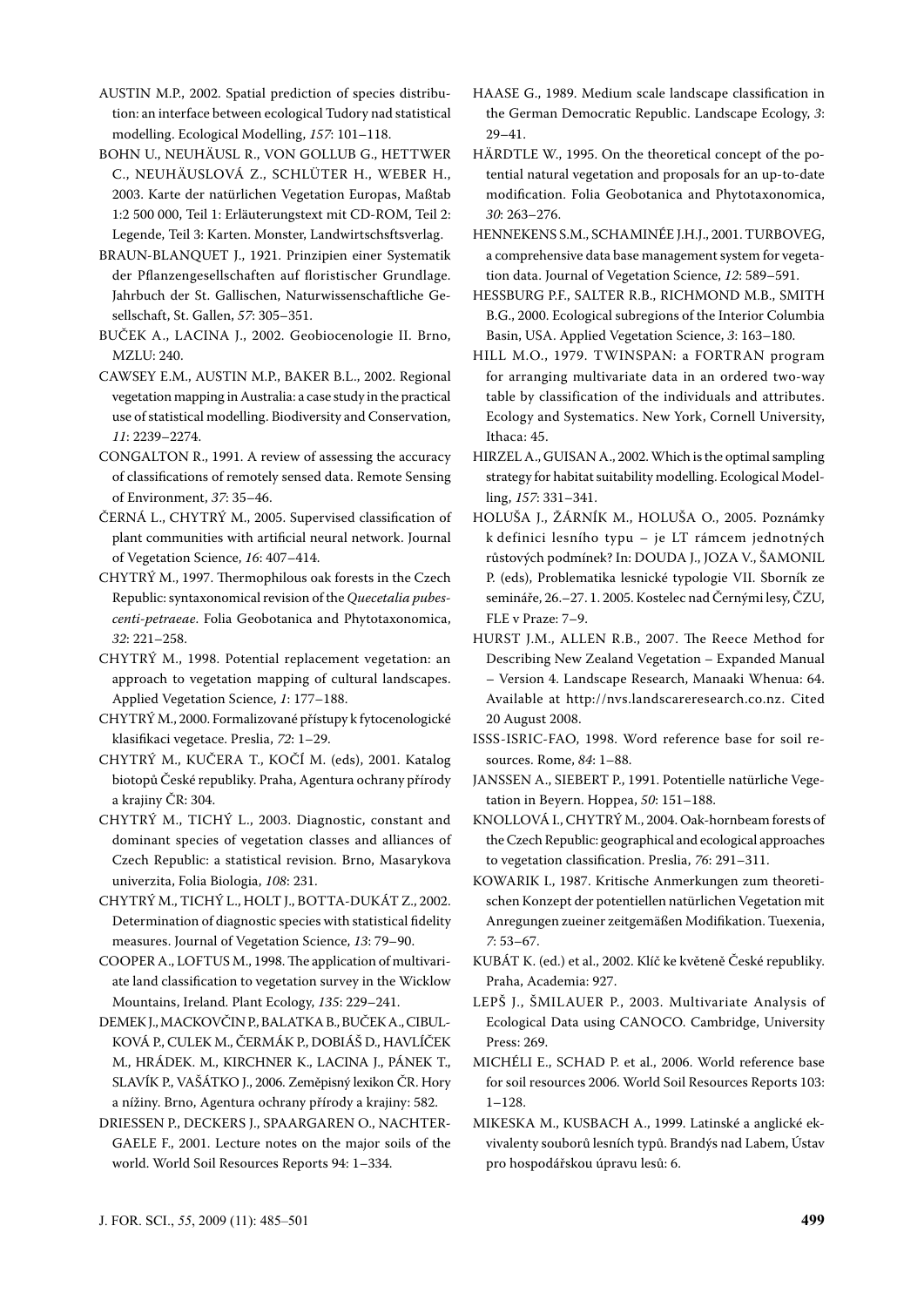MORAVEC J., HUSOVÁ M., CHYTRÝ M., NEUHÄUS-LOVÁ Z., 2000. Přehled vegetace České republiky, Svazek 2 – Hygrofilní, mezofilní a xerofilní opadavé lesy. Praha, Academia: 319.

NEUHÄUSLOVÁ Z., BLAŽKOVÁ D., GRUPÁCH V., HU-SOVÁ M., CHYTRÝ M., JENÍK J., JIRÁSEK J., KOLBEK J., KROPÁČ Z., LOŽEK V., MORAVEC J., PRACH K., RYBNÍČEK K., RYBNÍČKOVÁ E., SÁDLO J., 1998. Map of Potential Natural Vegetation of the Czech Republic. Praha, Academia: 341.

NILSSON S., 1998. A Review of Assessing the Accuracy of Classifications of Remotely Sensed Data and of Methods Including Remote Sensing Data in Forest Inventory, Interim Report IR-98-081. International Institute for Applied Systems Analysis, Laxenburg, Austria: 42.

Novák A., Tlapák J., 1974. Historie lesů v chráněné krajinné oblasti Český kras. Bohemia centralis, *3*: 9–40.

Nožička J., 1957. Přehled vývoje našich lesů. Praha, SZN: 463.

PETŘÍČEK V., MÍCHAL I., 1999. Péče o chráněná území II, Lesní společenstva. Praha, Agentura ochrany přírody a krajiny: 714.

PLÍVA K., 1991. Funkčně integrované lesní hospodářství, 1. Přírodní podmínky v lesním hospodářství. Brandýs nad Labem, Ústav pro hospodářskou úpravu lesů: 264.

POJAR J., KLINKA K., MEIDINGER D.V., 1987. Biogeoclimatic Ecosystem Classification in British Columbia. Forest Ecology and Management, *22*: 119–154.

PRŮŠA E., 2001. Pěstování lesů na typologických základech. Kostelec nad Černými lesy, Lesnická práce: 593.

PYATT D.G., RAY D., FLETCHER J., 2001. An Ecological Site Classification for Forestry in Great Britain. Bulletin 124. Edinburgh, Forestry Commission: 74.

RICOTTA C., CARRANZA M.L., AVENA G., BLASI C., 2002. Are potential natural vegetation maps meaningful alternative to natural landscape models? Applied Vegetation Science, *5*: 271–275.

SCHWARZ M., 2005. Príručka prieskumu ekológie lesa. Available at http://www.lesoprojekt.sk/ekoprirucka/frameset/typologia\_frame.html. Cited 20 August 2008.

SOKAL R.R., ROHLF F.J., 1995. Biometry: the principles and Practice of Statistics in Biological Research. 3rd Ed. New York, Freeman: 887.

STUMPEL A.H.P., KALKHOVEN J.T.R., 1978. A vegetation map of The Netherlands, based on the relationship between ecotopes and types of potential natural vegetation. Vegetatio, *37*: 163–173.

ŠAMONIL P., 2005. Typologie lesů Českého krasu ve vztahu k půdní diverzitě. Praha, Nakladatelství Jan Farkač: 169.

ŠAMONIL P., 2007a. Uniqueness of limestone soil-forming substrate in the forest ecosystem classification. Journal of Forest Science, *53*: 149–161.

ŠAMONIL P., 2007b. Diverzita půd na vápencích Českého krasu, klasifikace půd a komparace klasifikačních systémů. Bohemia centralis, *28*: 7–30.

ŠAMONIL P., VIEWEGH J., 2005. Forest site classification of forest ecosystems in Bohemian Karst (Czech Republic). Journal of Forest Science, *51*: 508–518.

TER BRAAK C.J.F., ŠMILAUER P., 2002. CANOCO Reference manual and CanoDraw for Windows User's guide: Software for Canonical Community Ordination (version 4.5). Microcomputer Power, Ithaca: 500.

TICHÝ L., 2002. JUICE, software for vegetation classification. Journal of Vegetation Science, *13*: 451–453.

TICHÝ L., JASON H., 2006. JUICE – program for management, analysis and classification of ecological data. Available at http://www.sci.muni.cz/botany/juice. Cited 20 April 2008.

TOLASZ R., MÍKOVÁ T., VALERIÁNOVÁ A., VOŽENÍLEK V., 2007. Climate atlas of Czechia. Praha, Olomouc, Český hydrometeorologický ústav, Univerzita Palackého v Olomouci: 255.

TÜXEN R., 1956. Die heutige potentielle natürliche Vegetation als Gegenstand der Vegetationskartierung. Angewandte Pflanzensoziologie, Stolzenau/Weser, *13*: 5–42.

VIEWEGH J., 1997. Forestry typology in the Czech Republic. Lesnictví-Forestry, *43*: 29–38.

VIEWEGH J., KUSBACH A., MIKESKA M., 2003. Czech forest ecosystem classification. Journal of Forest Science, *49*: 74–82.

ZELENKOVÁ K., 2000. Charakteristiky lesních typů – podoblast 8b – Český kras. In: TRNČÍK P., ZELENKOVÁ K., POKORNÝ K., KADEŘÁBEK V., KUČERA M., INGR Z., KUBIŠTA J. Oblastní plán rozvoje lesů – přírodní lesní oblast 8 – Křivoklátsko a Český kras (2000–2019). Brandýs nad Labem, Ústav pro hospodářskou úpravu lesů: 331.

ZERBE S., 1998. Potential natural vegetation: validity and applicability in landscape planning and nature conservation. Applied Vegetation Science, *1*: 165–172.

ZLATNÍK A., 1953. Fytocenologie lesa – 1. část. Učební texty vysokých škol. Praha, SPN: 372.

ZLATNÍK A., 1956. Nástin lesnické typologie na biogeocenotickém základě a rozlišení Československých lesů podle skupin lesních typů. In: POLANSKÝ B. (ed.), Typologické podklady pěstění lesů – Pěstění lesů III. Praha, SZN: 317–401.

ZLATNÍK A., 1975. Lesnická fytocenologie. Praha, SZN: 495.

www.chmu.cz/

www.pralesy.cz/

www.sci.muni.cz/botany/vegsci/

Received for publication October 29, 2008 Accepted after corrections March 13, 2009